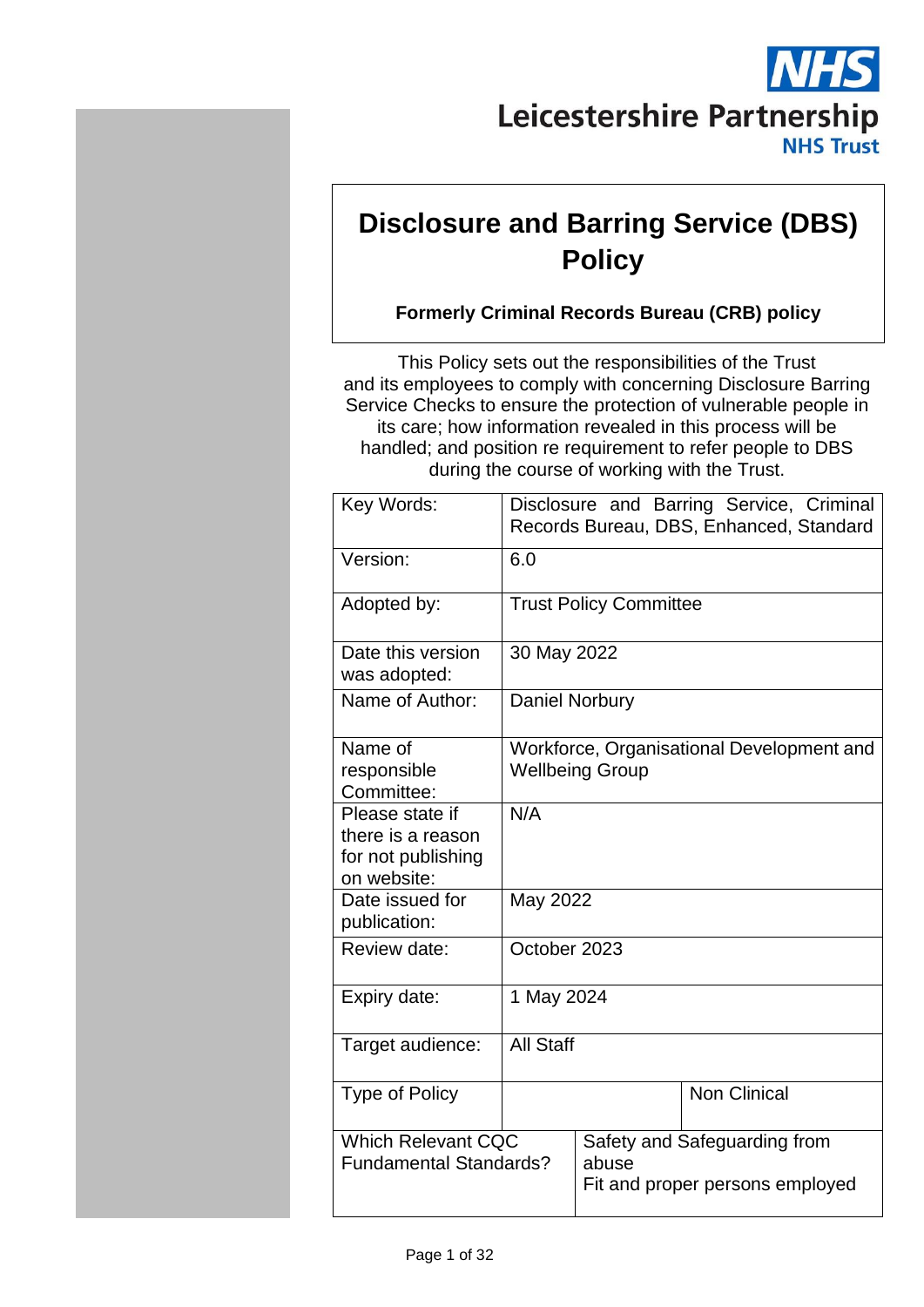| 1.  |                                                                                                     |  |
|-----|-----------------------------------------------------------------------------------------------------|--|
| 2.  |                                                                                                     |  |
| 3.  |                                                                                                     |  |
| 4.  |                                                                                                     |  |
| 5.  |                                                                                                     |  |
| 6.  |                                                                                                     |  |
| 7.  | Rehabilitation of Offenders Act (ROA) 1974 (Exceptions) Order 1975 (as amended) 7                   |  |
| 8.  |                                                                                                     |  |
| 9.  | How this policy is applied relating to ex-offenders (suitability policy as required by the DBS code |  |
| 10. |                                                                                                     |  |
| 11. |                                                                                                     |  |
| 12. |                                                                                                     |  |
| 13. | DBS Secure storage, handling, use retention and disposal of DBS information15                       |  |
| 14. |                                                                                                     |  |
| 15. |                                                                                                     |  |
| 16. |                                                                                                     |  |
|     |                                                                                                     |  |
|     |                                                                                                     |  |
|     |                                                                                                     |  |
|     |                                                                                                     |  |
|     |                                                                                                     |  |
| 22. |                                                                                                     |  |
| 23. |                                                                                                     |  |
| 24. |                                                                                                     |  |
|     |                                                                                                     |  |
|     |                                                                                                     |  |
|     |                                                                                                     |  |
|     |                                                                                                     |  |
|     |                                                                                                     |  |
|     |                                                                                                     |  |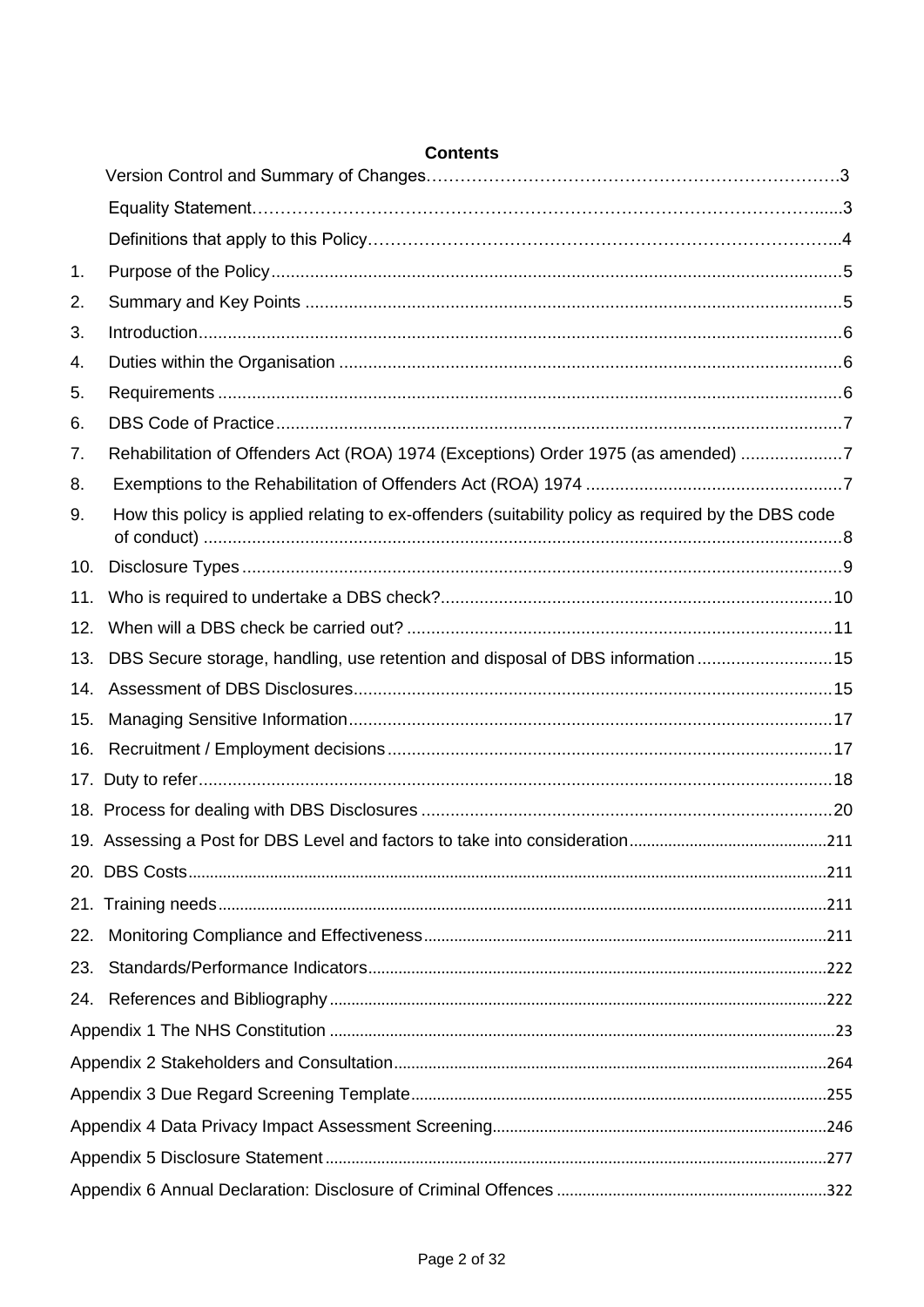# **Version Control and Summary of Changes**

| Version<br>number | <b>Date</b>       | Comments (description change and amendments)                                                                                                                                                                                                                                                                                                                                                                                                                                                                                                                                                           |
|-------------------|-------------------|--------------------------------------------------------------------------------------------------------------------------------------------------------------------------------------------------------------------------------------------------------------------------------------------------------------------------------------------------------------------------------------------------------------------------------------------------------------------------------------------------------------------------------------------------------------------------------------------------------|
|                   | 04 April 12       | Harmonised Policy - Adopted LPT as a base                                                                                                                                                                                                                                                                                                                                                                                                                                                                                                                                                              |
| 2                 | March 2021        | Formatted                                                                                                                                                                                                                                                                                                                                                                                                                                                                                                                                                                                              |
| 3                 | <b>March 2013</b> | Amended in relation to Protection of Freedoms Act Sept 2012<br>and subsequent legislative changes                                                                                                                                                                                                                                                                                                                                                                                                                                                                                                      |
| $\overline{4}$    | December 2016     | Rationalised to simplify policy and bring in line with UHL policy                                                                                                                                                                                                                                                                                                                                                                                                                                                                                                                                      |
| 5                 | April 2021        | Updated re changes bought in connection to filtering in<br>November 2020. General refresh of policy. Removal of<br>multiple complex/technical embedded documents, instead<br>utilising online resources instead to help with decision making<br>on e.g. level of check.<br>Introduction of no need to recheck DBS's for staff moving<br>from other NHS employers where the Trust currently<br>employing the applicant has conducted a check during the<br>last 3 years.<br>Introduction of a section to explicitly address need to have a<br>suitability policy as required by the DBS code of conduct |
|                   |                   | based on the draft policy they have provided.<br>Addition of the annual declaration.                                                                                                                                                                                                                                                                                                                                                                                                                                                                                                                   |
| 6                 | February 2022     | Addition of rechecking regime and requirement for staff to join<br>the DBS update service.                                                                                                                                                                                                                                                                                                                                                                                                                                                                                                             |
|                   |                   | Simplified annual declaration.                                                                                                                                                                                                                                                                                                                                                                                                                                                                                                                                                                         |
|                   |                   | Establishment of requirement for bank staff to have both<br>barring lists checked as bank work could be anywhere within<br>the Trust.                                                                                                                                                                                                                                                                                                                                                                                                                                                                  |

#### **For further information contact:**

*Daniel Norbury Head of Employment Services* 

#### **Equality Statement**

**Leicestershire Partnership NHS Trust (LPT) aims to design and implement policy documents that meet the diverse needs of our service, population and workforce, ensuring that none are placed at a disadvantage over others. It takes into account the provisions of the Equality Act 2010 and promotes equal opportunities for all. This document has been assessed to ensure that no one receives less favourable treatment on the protected characteristics of their age, disability, sex (gender), gender reassignment, sexual orientation, marriage and civil partnership, race, religion or belief, pregnancy and maternity.**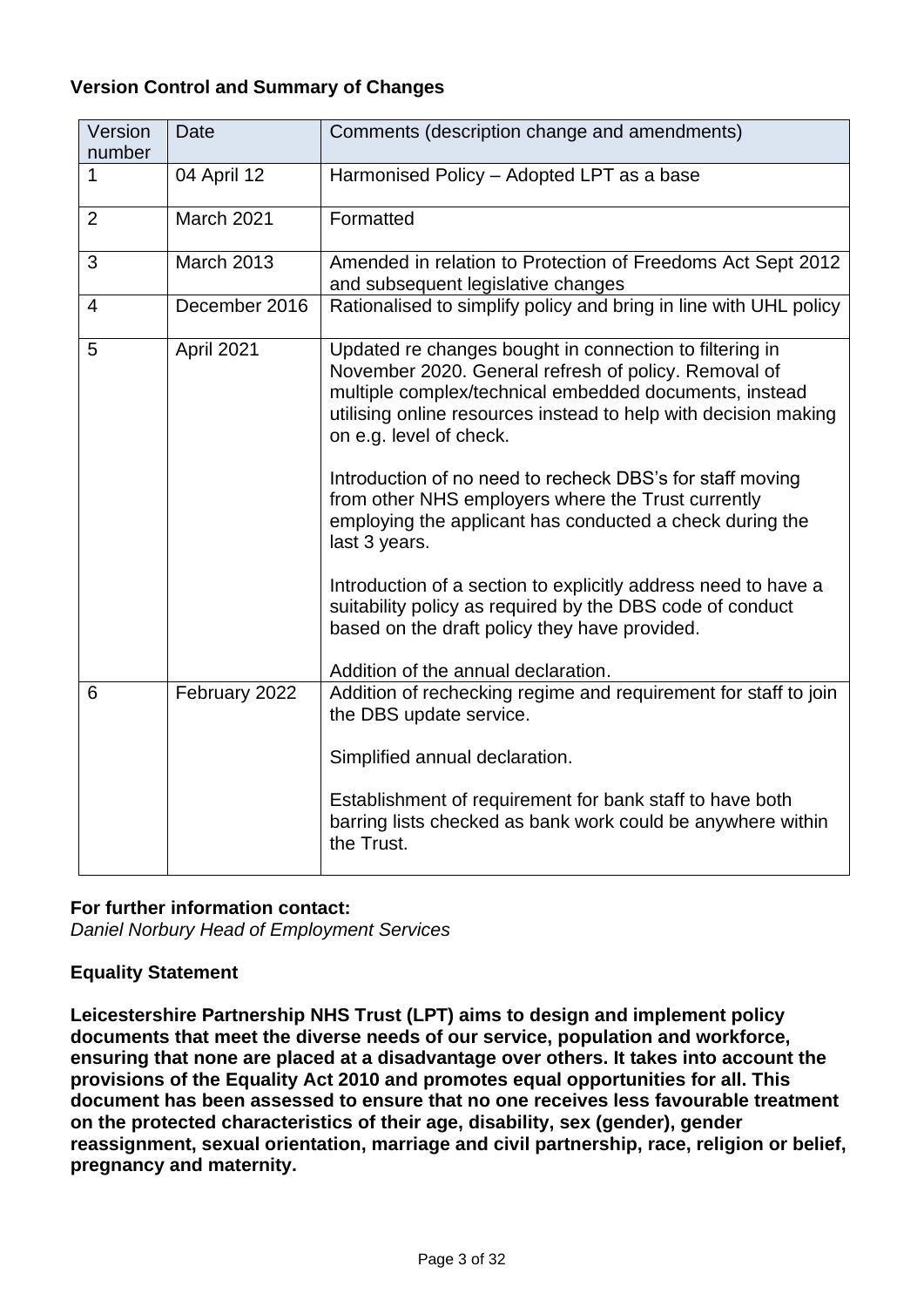# **Due Regard**

**LPT will ensure that Due regard for equality is taken and as such will undertake an analysis of equality (assessment of impact) on existing and new policies in line with the Equality Act 2010. This process will help to ensure that:** 

- **• Strategies, policies and services are free from discrimination;**
- **• LPT complies with current equality legislation;**
- **• Due regard is given to equality in decision making and subsequent processes;**
- **• Opportunities for promoting equality are identified.**

**Please refer to due regard assessment (Appendix 3) of this policy.**

| <b>DBS</b>                         | Disclosure and Barring Service (1 December 2012)                                                                                         |
|------------------------------------|------------------------------------------------------------------------------------------------------------------------------------------|
| <b>Standard</b>                    | As defined by the Police Act and Rehabilitation of Offenders Act                                                                         |
|                                    | 1974, Standard disclosures apply to posts exempted under the Act,                                                                        |
|                                    | such as posts that involve the individual having access to patients in                                                                   |
|                                    | the course of their normal duties.                                                                                                       |
| <b>Enhanced</b>                    | As defined by the Police Act and Rehabilitation of Offenders Act                                                                         |
|                                    | 1974, Enhanced disclosures are for posts involving greater contact                                                                       |
|                                    | with children or adults, such as jobs involving the caring for,                                                                          |
|                                    | supervising, training or being in sole charge of a person aged under<br>18, or a person aged 18 or over who is considered vulnerable and |
|                                    | requires the assistance of an employee or volunteer carrying out                                                                         |
|                                    | regulated activity.                                                                                                                      |
| <b>Regulated</b>                   | Roles which carry out Regulated Activity require an enhanced DBS                                                                         |
| <b>Activity</b>                    | check. This will include a check against the relevant Disclosure and                                                                     |
|                                    | Barring Service, Barring List (for either Adult / Children or both                                                                       |
|                                    | dependent on the role)                                                                                                                   |
| <b>CRB</b>                         | Former Criminal Records Bureau is now incorporated into the                                                                              |
|                                    | Disclosure and Barring Service (1 December 2012)                                                                                         |
|                                    | (The Agency provides Disclosure and Barring Service (DBS)                                                                                |
|                                    | Criminal Records Checks which replace CRB checks from December                                                                           |
|                                    | 2012)                                                                                                                                    |
| Independent<br><b>Safeguarding</b> | The regulated body that originally oversaw vetting and barring<br>$decisions -$                                                          |
| <b>Authority</b>                   | Now part of the Disclosure and Barring Service from 1 December                                                                           |
| (ISA)                              | 2012, which undertake vetting and barring decisions                                                                                      |
| <b>Vetting and</b>                 | A list of people that are barred from carrying out regulated activity                                                                    |
| <b>Barring</b>                     | with adults and/or children                                                                                                              |
| <b>Scheme(VBS)</b>                 |                                                                                                                                          |
| <b>Due Regard</b>                  | Having <b>due regard</b> for advancing equality involves:                                                                                |
|                                    | Removing or minimising disadvantages suffered by people                                                                                  |
|                                    | due to their protected characteristics.                                                                                                  |
|                                    | Taking steps to meet the needs of people from protected                                                                                  |
|                                    | groups where these are different from the needs of other                                                                                 |
|                                    | people.                                                                                                                                  |
|                                    | Encouraging people from protected groups to participate in                                                                               |
|                                    | public life or in other activities where their participation is                                                                          |
|                                    | disproportionately low.                                                                                                                  |

#### **Definitions that apply to this Policy**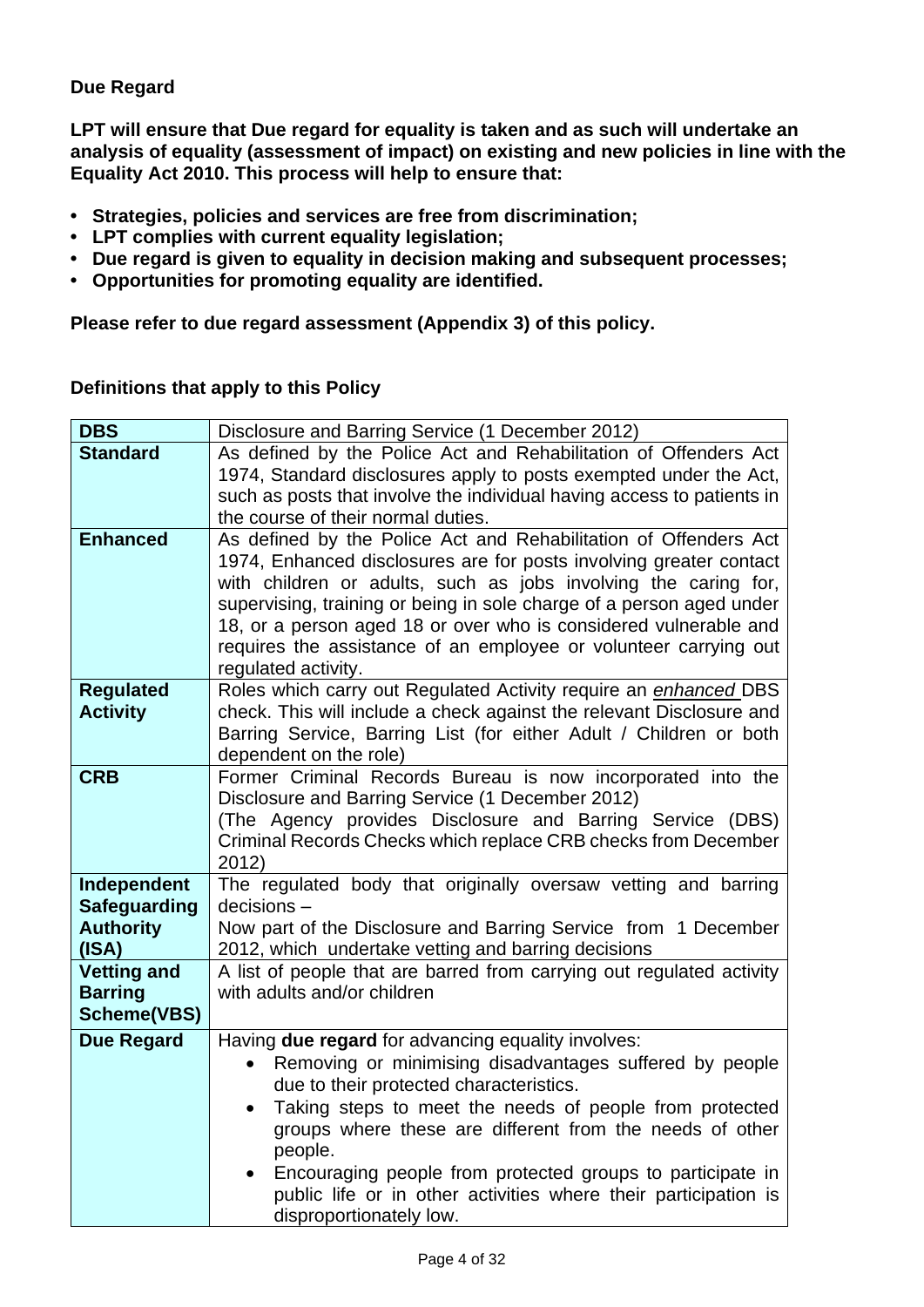| <b>Filtering</b> | Filtering is the term we use to describe the process that identifies |
|------------------|----------------------------------------------------------------------|
|                  | which criminal records will be disclosed on a Standard or Enhanced   |
|                  | DBS certificate (DBS check). Certain old or minor offences may not   |
|                  | be disclosed on DBS certificates. These are known as 'protected'     |
|                  | offences.                                                            |

# <span id="page-4-0"></span>**1. Purpose of the Policy**

- 1.1 The Trust has a responsibility to comply with legislation and NHS Employment Check Standards and to help prevent unsuitable people undertaking paid or volunteer work with children or vulnerable adults. Employees who carry out work for Leicestershire Partnership NHS Trust (the Trust) whose role involves working with vulnerable people, and meets the Disclosure and Barring Service code of practice are required to undertake a Disclosure Baring Service check before commencing employment or volunteering.
- 1.2 People who are included on the Vetting and Barring lists are barred from working with vulnerable people. It is illegal to employ or allow a volunteer who is barred from working with vulnerable people to work with them. An enhanced DBS disclosure check will identify any individuals who are barred from working with vulnerable people on the lists the check covers.
- 1.3 The purpose of this Policy is to clearly define DBS procedures, providing guidance to the Trust as to when DBS information is required, how it is obtained and how it should be used and stored. The Trust will observe the DBS Code of Practice when using disclosure information, so as to ensure that information provided is used fairly and handled and stored appropriately. The Trust is also required to comply with current the NHS Employment Check Standards which include DBS checks. It is the Trust's policy to comply with its responsibilities under DBS legislation including fulfilling its obligation to refer employees, workers and job applicants to the DBS where there is a requirement to do so. This policy also fulfils the requirement of the DBS Code of Practice to have a policy relating to the suitability of employing ex-offenders, and this is included in this policy.
- 1.4 There is a legal requirement to carry out a DBS check where an employee will be carrying out regulated activity as defined by the Safeguarding Vulnerable Groups Act 2006, as amended by the Protection of Freedoms Act 2012.
- 1.5 This document details all the statutory obligations that the Trust is required to follow as well as NHS policy and practice. The justification for the document is to ensure that the Trust remains legally compliant.

# <span id="page-4-1"></span>**2. Summary and Key Points**

- 2.1 This Policy sets out the responsibilities of the Trust and its employees to comply with the requirement to undertake a Disclosure Baring Service Check on commencement of any form of work with LPT in roles that require such a check to ensure the protection of vulnerable people.
- 2.2 A DBS Disclosure will reveal if the person has committed an offence that would make The Trust consider them unsuitable to do the specific job, such as convictions for theft, fraud or dishonesty. When used together, the DBS-Vetting and Barring Scheme Lists and DBS criminal records checking process will provide the Trust with a comprehensive assessment to safeguard vulnerable people.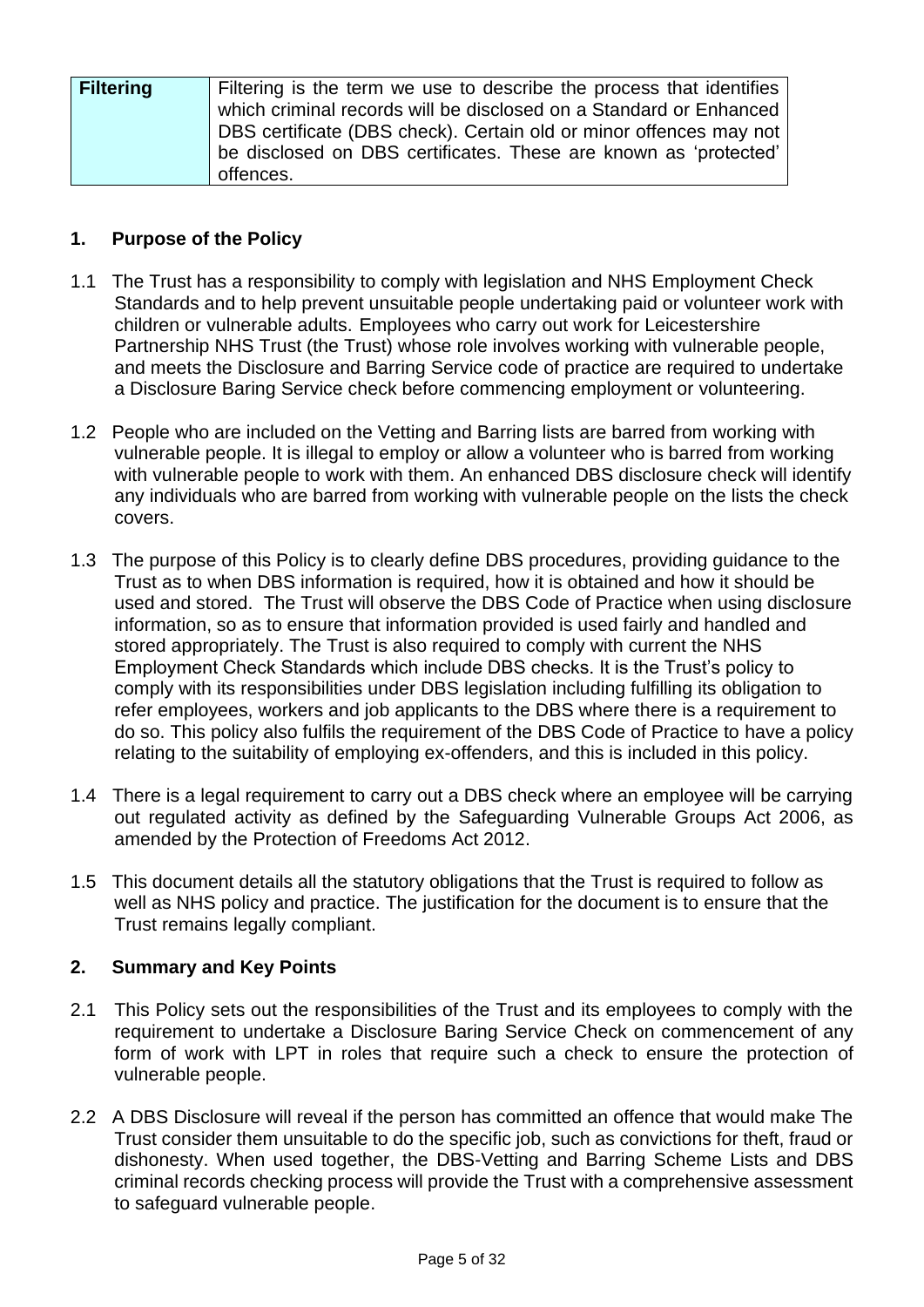# <span id="page-5-0"></span>**3. Introduction**

- 3.1 The Trust has a responsibility to comply with legislation and NHS Employment Check Standards. It also has the legal duty to prevent individuals that have been barred from working with adults or children.
- 3.2 All staff should act in accordance to our Trust behaviours and be able to evidence adherence in situations that involve disclosure and barring. A fundamental approach to developing our behaviours is our ability to both give and receive feedback in a positive and insightful way. The feedback method is based on defining; Context, Understanding, Behaviour and Effect (CUBE).

# <span id="page-5-1"></span>**4. Duties within the Organisation**

- 4.1 The Trust Board has a legal responsibility for Trust policies and for ensuring that they are carried out effectively.
- 4.2 The Trust Policy Committee is mandated on behalf of the Trust Board to adopt policies.
- 4.3 The Workforce, Organisational Development and Wellbeing Group have responsibility for this policy.
- 4.4 The Director of Human Resources and Organisational Development is responsible for ensuring that robust processes and procedures are in place to enable the efficient and equitable application of this policy.
- 4.5 The Head of Employment Services has responsibility for ensuring that the application of this policy is monitored and audited and that reports on the application of the policy are provided regularly (at least annually) to the LPT Staff Partnership Forum (LPT SPF) and to the Trust Board.
- 4.6 Recruiting Managers and Human Resources are responsible for identifying the appropriate level of DBS Disclosure required for individual posts.
- 4.7 Managers must ensure the annual declaration of criminal offences is completed at the time of an employee's appraisal.
- 4.8 The Trust in considering DBS information is required to balance the risk between preventing unsuitable people from working in sensitive posts with the need to ensure that this does not discriminate against ex-offenders who have been rehabilitated.
- 4.9 All employees, workers and volunteers have a responsibility for complying with the policy.
- 4.10 All staff should act in accordance to our Trust behaviours and be able to evidence adherence in situations that involve disclosure and barring. A fundamental approach to developing our behaviours is our ability to both give and receive feedback in a positive and insightful way. The feedback method is based on defining; Context, Understanding, Behaviour and Effect (CUBE).

# <span id="page-5-2"></span>**5. Requirements**

5.1 Leicestershire Partnership NHS Trust carries out work that meets the requirements to ask exempted questions under the Exceptions Order to the Rehabilitation of Offenders Act (ROA) 1974 Exceptions Order 1975.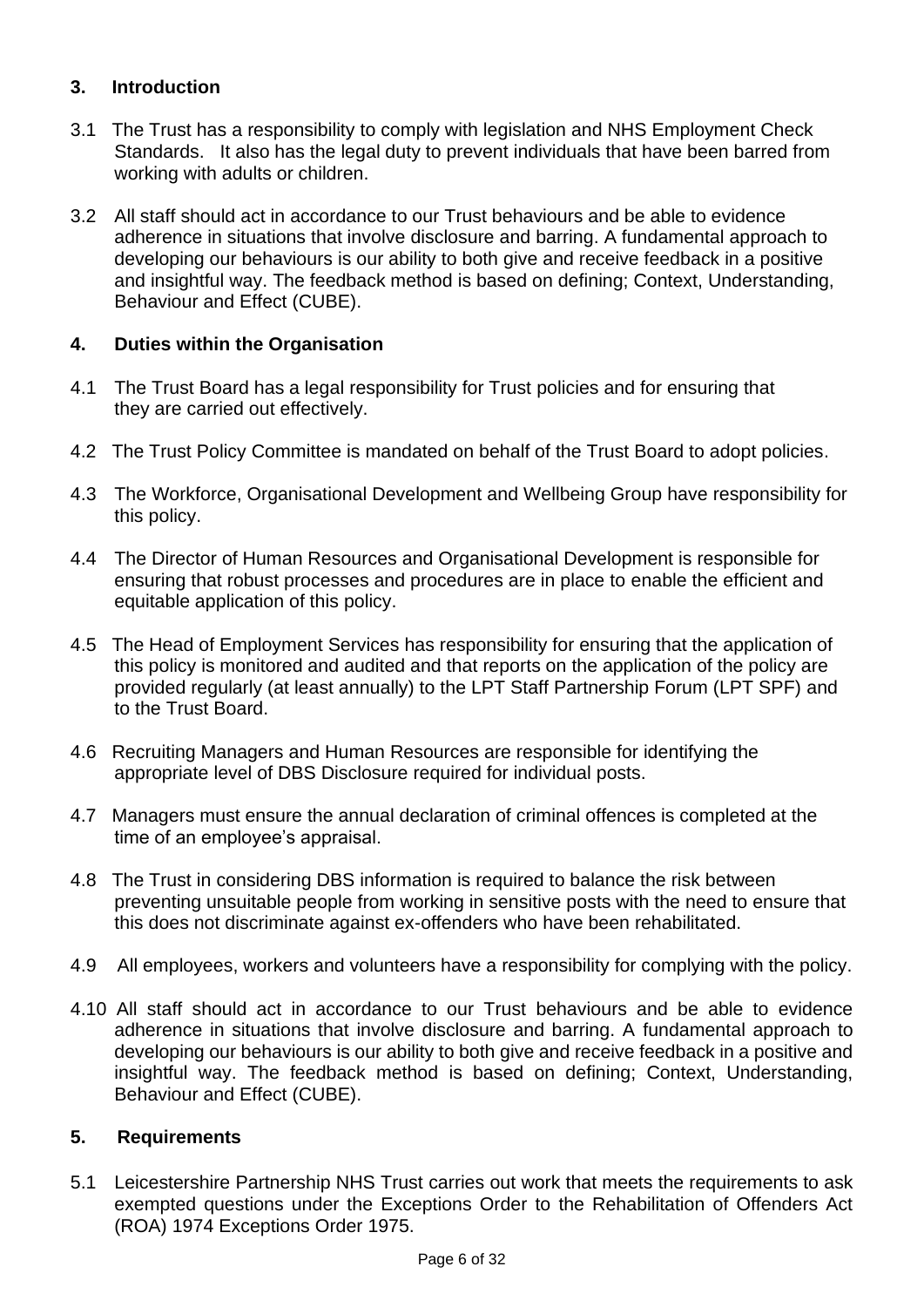- 5.2 This will be done through requesting DBS checks. In the process of this the Trust will:
	- Establish the true identity of the applicant, through the examination of a range of documents using guidance provided by the DBS;
	- Ensure the application process is accurately administered;
	- Comply with the DBS's Code of Practice.
	- The Trust may also utilise a third party provider to administer DBS checks to facilitate the process and where it does so will share data with this provider to facilitate the checks.

# <span id="page-6-0"></span>**6. DBS Code of Practice**

6.1 The Trust will comply with the DBS's Code of Practice. This can be found on <https://www.gov.uk/government/publications/dbs-code-of-practice>

# <span id="page-6-1"></span>**7. Rehabilitation of Offenders Act (ROA) 1974 (Exceptions) Order 1975 (as amended)**

- 7.1 The ROA 1974 applies to England, Scotland and Wales and is aimed at helping people who have been convicted of a criminal offence and who have not re-offended since.
- 7.2 Anyone who has been convicted of a criminal offence, and received a sentence of not more than 2.5 years in prison benefits as a result of the Act, if he or she is not convicted again during a specified period otherwise known as the 'rehabilitation period'. The length of this period depends on the sentence given for the original offence and runs from the date of the conviction. If the person does not re-offend during this rehabilitation period, they become a 'rehabilitated person' and their conviction becomes 'spent'.
- 7.3 Sentences can carry fixed or variable rehabilitation periods and these periods can be extended if the person offends again during the rehabilitation period. However, if the sentence is more than 2.5 years in prison, the conviction never becomes 'spent'. It is the sentence imposed by the courts that counts, even if it is a suspended sentence, not the time actually spent in prison.
- 7.4 Once a conviction is 'spent' the convicted person does not normally have to reveal it or admit its existence in most circumstances. **However, this is not the case for persons working with children or vulnerable adults.** These roles/jobs are, exempt from the Rehabilitation of Offenders Act.

# <span id="page-6-2"></span>**8. Exemptions to the Rehabilitation of Offenders Act (ROA) 1974**

- 8.1 Various kinds of employment, occupations and professions are exempt from the Rehabilitation of Offenders Act 1974. This means that the employment rights of an exoffender in respect to convictions are overruled. Ex-offenders therefore have to disclose information about spent, as well as unspent convictions including any convictions, cautions, warnings, reprimands and bind-overs.
- 8.2 Exempted occupations fall into the following categories:
	- work that brings the person into contact with vulnerable groups such as the those receiving healthcare, e.g. who are elderly, those with mental health conditions and young people under 18
	- posts concerned with the administration of justice, for example, police officers, lawyers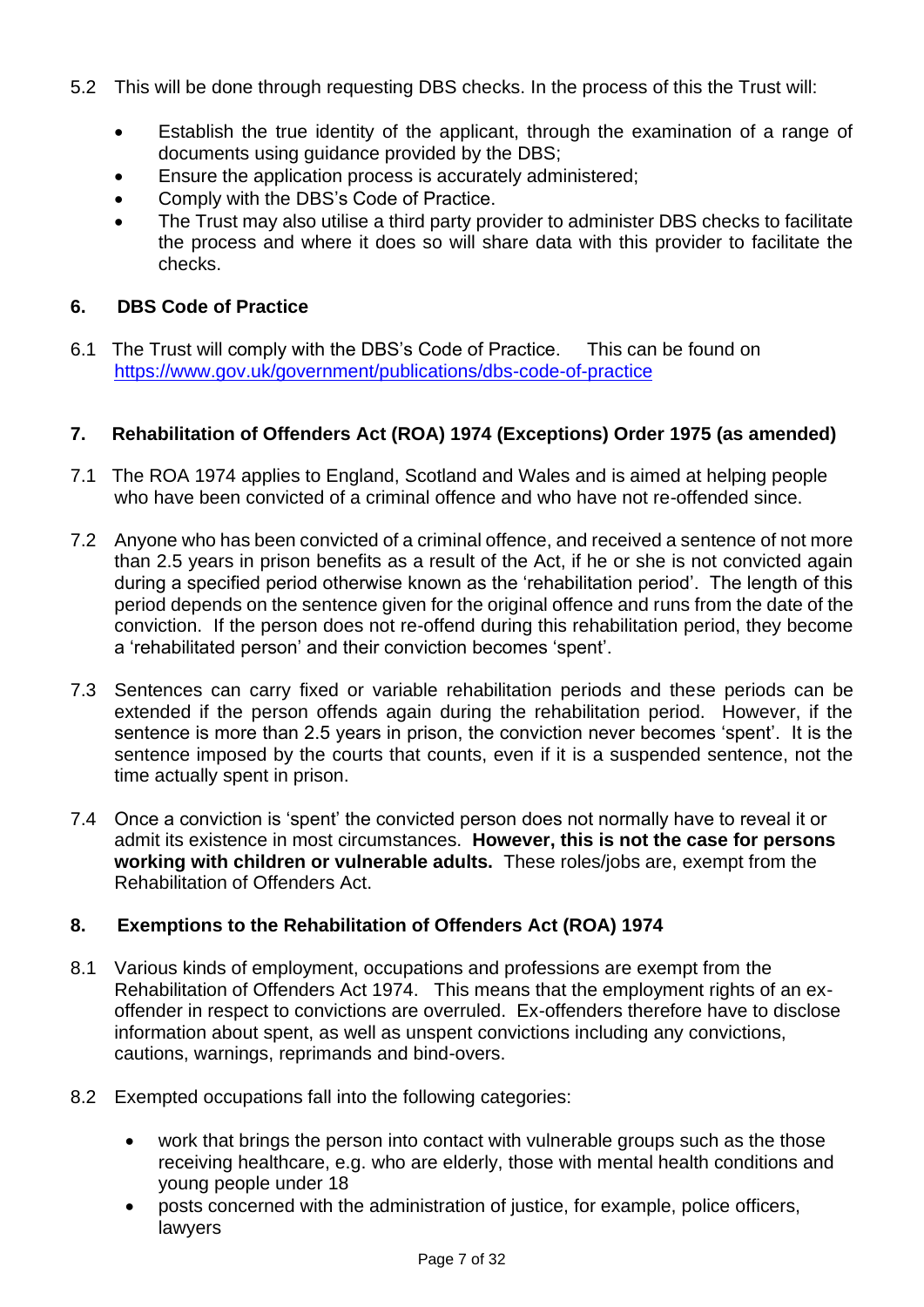- Professions that have legal protection, for example, nurses, doctors, dentists, chemists etc.
- Health Service appointments
- Work involving matters of national security.
- 8.3 It is illegal to carry out a DBS check, either Standard or Enhanced, on any post that is not exempt under Rehabilitation of Offenders Act (ROA) 1974 (Exceptions) Order1975 (as amended), and to do so could render the Trust liable for legal action.
- 8.4 Such posts are defined as those where the individual does not have access to patients in the course of their normal duties. For example, this would include administration or management staff who work in separate building or have minimal access to patients; maintenance staff who are not required to work on ward areas; laundry staff; catering staff who do not deliver food to patients.
- 8.5 There is a minimum age limit set at 16 for a DBS check from Sept 2012. Someone who is aged under 16 will not be able to apply for a DBS check.
- 8.6 Further guidance on this can be found at: <https://www.gov.uk/government/publications/dbs-check-eligible-positions-guidance>
- 8.7 Minor offences such as traffic offences which may have a material bearing on a person's work will also be considered by the Trust where they are reported to the Trust by the police service.
- 8.8 In addition, where someone is employed to work with vulnerable groups including children and is under suspicion of an offence of violence or a sexual offence, if the Trust is notified of such an occurrence the Trust will review the appropriateness of the individual continuing in their post.

# <span id="page-7-0"></span>**9. How this policy is applied relating to ex-offenders (suitability policy as required by the DBS code of conduct)**

As an organisation assessing applicants' suitability for positions which are included in the Rehabilitation of Offenders Act 1974 (Exceptions) Order using criminal record checks processed through the Disclosure and Barring Service (DBS), The Trust complies fully with the code of practice at https:/[/www.gov.uk/government/publications/dbs-code-of-practice a](http://www.gov.uk/government/publications/dbs-code-of-practice)nd undertakes to

treat all applicants for positions fairly.

The Trust undertakes not to discriminate unfairly against any subject of a criminal record check on the basis of a conviction or other information revealed. The Trust will only ask an individual to provide details of convictions and cautions that The Trust are legally entitled to know about. Where a DBS certificate at either standard or enhanced level can legally be requested (where the position is one that is included in the Rehabilitation of Offenders Act 1974 (Exceptions) Order 1975 as amended, and where appropriate Police Act Regulations as amended) The Trust will only ask an individual about convictions and cautions that are not protected.

The Trust is committed to the fair treatment of its staff, potential staff or users of its services, regardless of race, gender, religion, sexual orientation, responsibilities for dependants, age, physical/mental disability or offending background. The Trust has a written policy on the recruitment of ex-offenders, which is made available to all DBS applicants at the start of the recruitment process.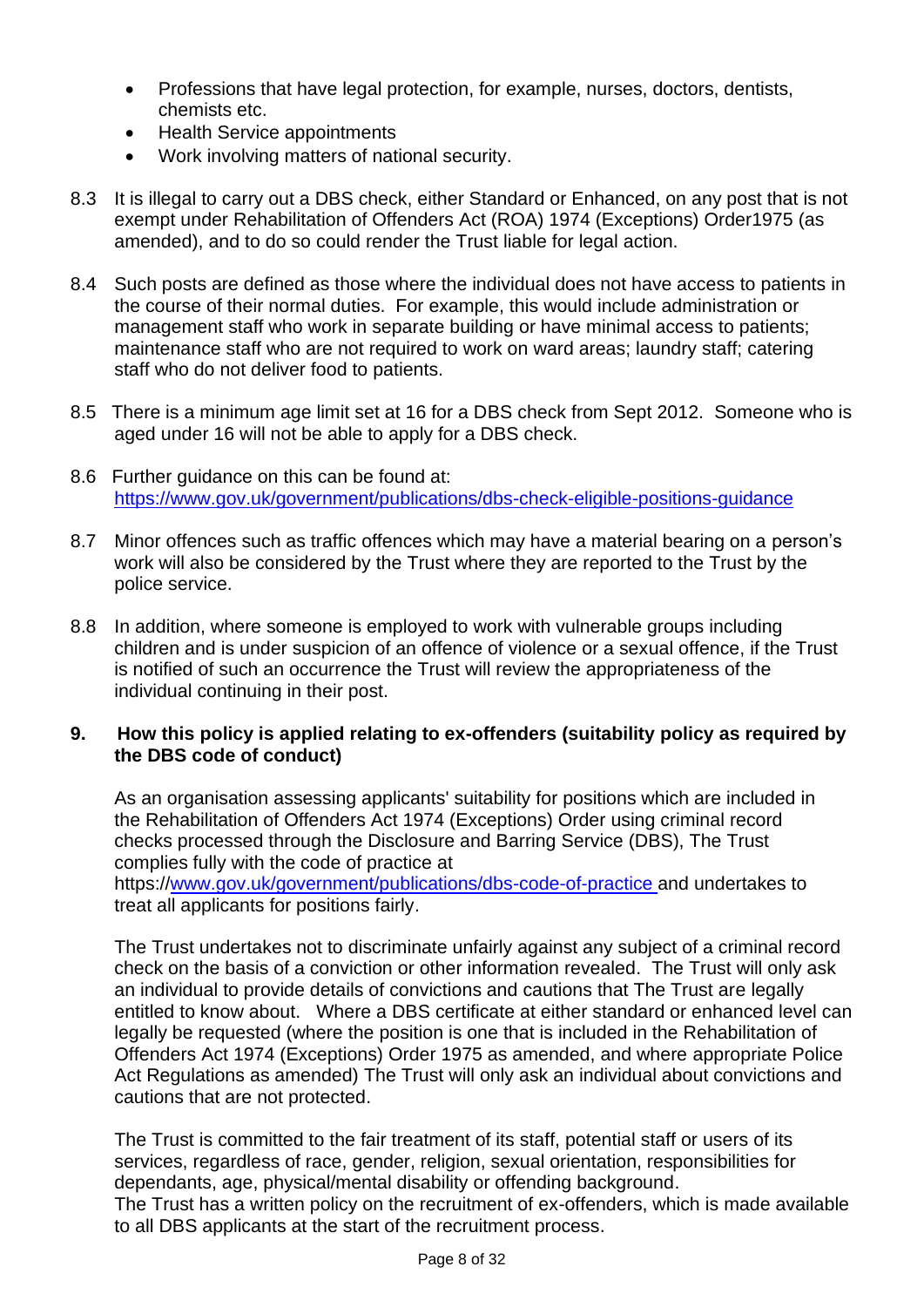The Trust actively promotes equality of opportunity for all with the right mix of talent, skills and potential and welcome applications from a wide range of candidates, including those with criminal records.

The Trust selects all candidates for interview based on their skills, qualifications and experience.

An application for a criminal record check is only submitted to DBS after a thorough risk assessment has indicated that one is both proportionate and relevant to the position concerned. For those positions where a criminal record check is identified as necessary, all application forms, job adverts and recruitment briefs will contain a statement that an application for a DBS certificate will be submitted in the event of the Individual being offered the position.

The Trust ensures that all those in The Trust who are involved in the recruitment process have been suitably trained to identify and assess the relevance and circumstances of offences.

The Trust also ensures that they have received appropriate guidance and training in the relevant legislation relating to the employment of ex-offenders, e.g. the Rehabilitation of Offenders Act 1974.

At interview, or in a separate discussion, The Trust ensures that an open and measured discussion takes place on the subject of any offences or other matter that might be relevant to the position. Failure to reveal information that is directly relevant to the position sought could lead to withdrawal of an offer of employment.

The Trust makes every subject of a criminal record check submitted to DBS aware of the existence of the code of practice https:/[/www.gov.uk/government/publications/dbs](http://www.gov.uk/government/publications/dbs-code-of-practice)[code-of-practice a](http://www.gov.uk/government/publications/dbs-code-of-practice)nd makes a copy available on request.

The Trust undertakes to discuss any matter revealed on a DBS certificate with the individual seeking the position before withdrawing a conditional offer of employment.

#### <span id="page-8-0"></span>**10. Disclosure Types**

10.1 Two types of DBS check are currently available for posts exempt under the Rehabilitation of Offenders Act 1974; Standard and Enhanced. The nature of the job role will determine the type of DBS check required.

#### **10.2 Standard Disclosures:**

- 10.2.1 As defined by the Police Act and Rehabilitation of Offenders Act 1974, Standard disclosures apply to posts exempted under the Act, such as posts that involve the individual having access to patients in the course of their normal duties.
- 10.2.2 Standard disclosures list all unfiltered convictions (spent and unspent), cautions, reprimands or warnings held on the Police National Computer, and in relevant cases reveals if an individual is on any lists held by the Department of Health or the Department for Education and is unsuitable to work with vulnerable groups including children.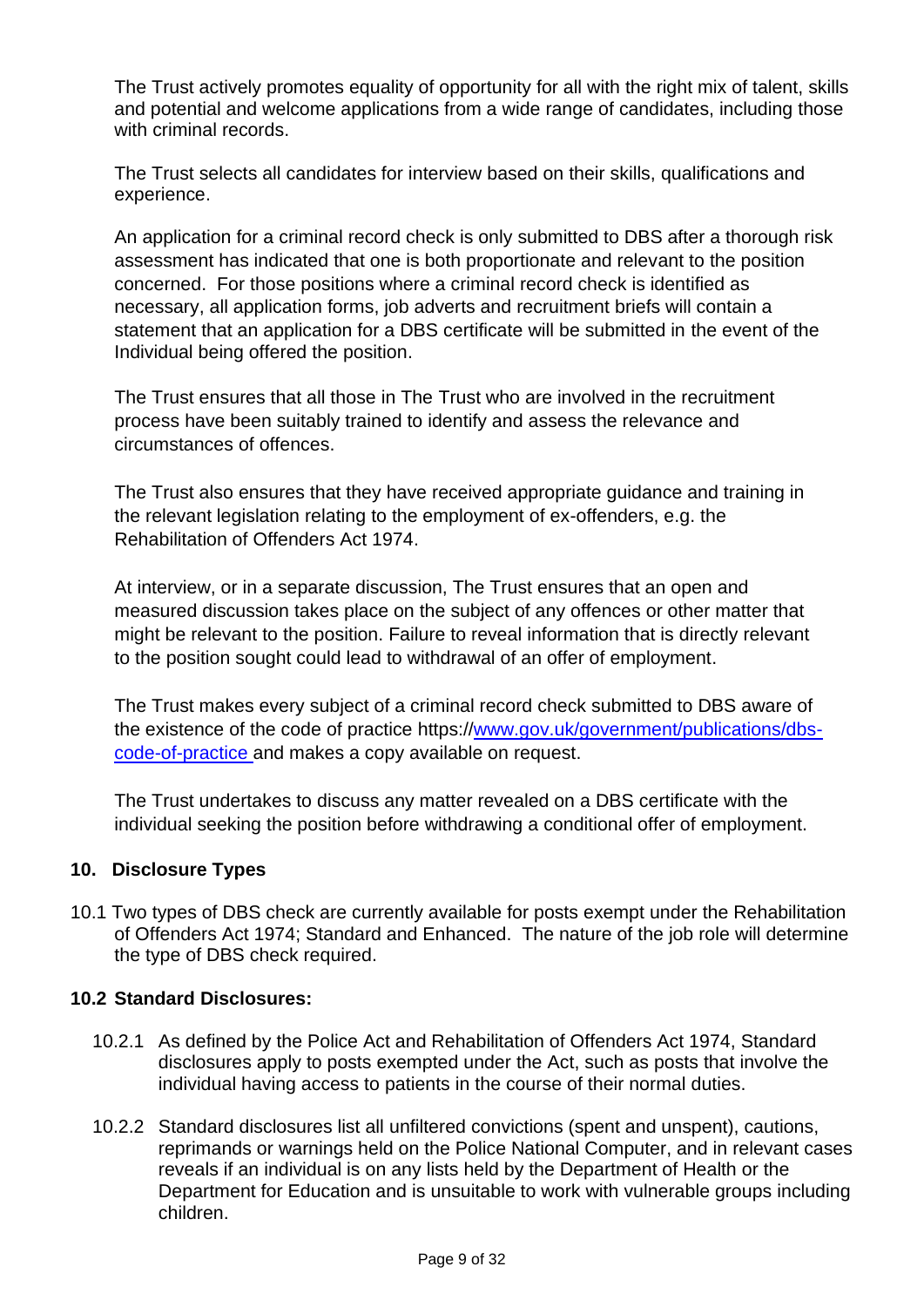# **10.3 Enhanced Disclosures:**

As defined by the Police Act and Rehabilitation of Offenders Act 1974, Enhanced disclosures are for posts involving greater contact with children or vulnerable adults, such as jobs involving the caring for, supervising, training or being in sole charge of a person aged under 18, or a person aged 18 or over.

# **10.4 Additional Information (Amended by Protection of Freedom Act 2012)**

 Under the Police Act 1997, police forces can provide certain sensitive 'additional information' about applicants only to organisations, *not* to the applicants themselves.

 This is sometimes also known as 'brown envelope' material and is issued separately to an enhanced DBS check. Whilst this provision will no longer exist in the Police Act, the police may choose to use common law powers to provide information directly to employers in cases where this is necessary, for example to prevent crime or harm to others.

 This information must not be shared with the applicant, but where disclosed will be information the Trust makes decisions on the suitability of an individual to work within the Trust.

#### **10.5 Basic Disclosure Check**

10.5.1 Where a role does not meet the criteria for an Enhanced or Standard disclosure, a basic disclosure may be considered and used.

#### <span id="page-9-0"></span>**11. Who is required to undertake a DBS check?**

- 11.1 All employees, workers or volunteers within LPT that are working in roles exempt from the Rehabilitation of Offender Act 1974 **and** carry out Regulated Activity, as defined by the Safeguarding Vulnerable Groups Act 2006 (as amended in September 2012) are required to undertake a DBS check.
- 11.2 The requirement for a DBS check will be assessed against the Rehabilitation of Offenders Act 1974, the Safeguarding Vulnerable Groups Act 2006 and the DBS code of practice before a request is submitted.
- 11.3 Roles which carry out Regulated Activity require an *enhanced* DBS check. This will include a check against the relevant vetting and barring lists. Please see the Home Office fact sheet below for details of which roles this covers.

In addition to this, there is also a requirement for an enhanced DBS check if the activity is carried out in a **specified place** in the following settings:

- schools (educational institutions exclusively or mainly for the provision of full-time education to under 18s, including nursery schools)
- children's centres
- pupil referral units
- childcare premises, including nurseries
- residential homes for children in care
- children's detention centres
- adult residential care homes.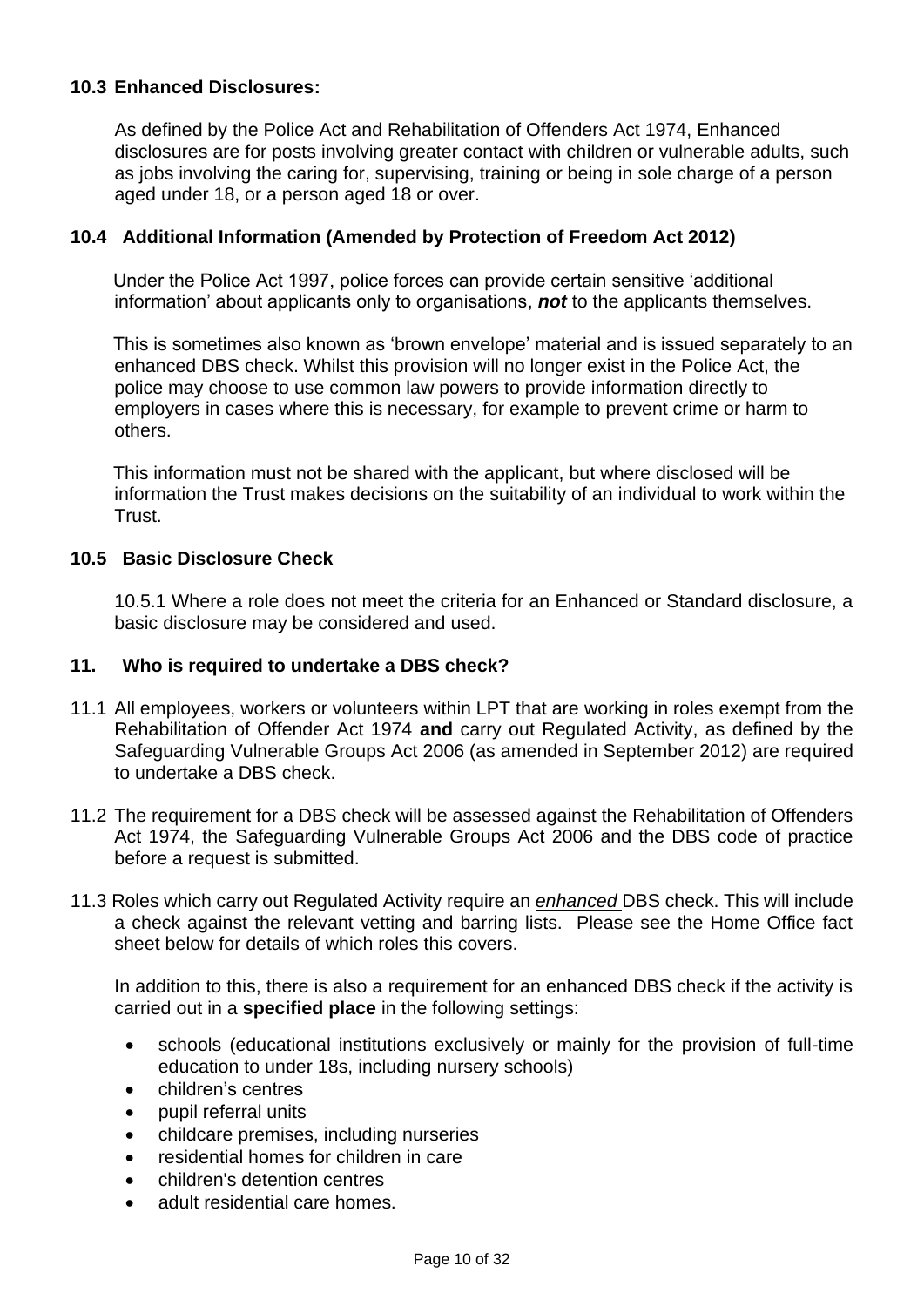11.4 In specified places, everyone who has the opportunity to have contact with children and/or vulnerable adults is regarded as carrying out regulated activity since 12 October 2009, even if they are not undertaking work of a specified nature (teaching, training, care and so on). As a result all staff who work in a specified place will be required to undertake an enhanced DBS.

# <span id="page-10-0"></span>**12. When will a DBS check be carried out?**

# **12.1 Recruitment**

All new applicants for roles, Trust bank workers or volunteers to the Trust whose job roles requires them to have a DBS check undertaken will do so during the Trusts recruitment process (see Recruitment & Selection Policy).

Where an applicant can provide a previous check at the correct level and including the correct lists, where they have subscribed to the DBS update service, this service will be used to verify their criminal record and a new check will not be undertaken.

If a DBS has been carried out by an NHS organisation within the last three years, and the applicant remains employed by the NHS organisation that carried out the check and the check is at the same level and lists as required for the job with the Trust, then the Trust can accept that DBS check to satisfy the DBS requirement to start them in post, but the applicant will need to undertake a new check so as to then join the update service if they have not already joined it.

The cost involved in carrying out the initial DBS check will be charged to the successful applicant.

The applicant will then need to join the DBS update service within 30 days of their original check being carried out. LPT will reimburse the employee the cost of being in the update service, which they are then required to renew annually during their employment with LPT.

By joining the DBS update service, the employee's ESR record will then be linked to the DBS update service, and if their circumstance changes e.g. they fail to pay their annual DBS update or their DBS status changes with regards to a conviction, ESR will generate a notification to the LPT's HR team.

If the employee then requires a subsequent DBS e.g. to re-join the DBS update service, this new DBS check will be at the employee's cost.

The Trust reserves the right to request any person affected to undertake subsequent DBS checks to maintain the safety of vulnerable persons if necessary.

#### **12.2 Changes of role**

A new DBS check is not always required where an existing member of staff moves jobs within the same organisation and their roles and responsibilities and level of contact with that vulnerable group has not significantly changed. The trigger for a new check is where:

• They have never had a DBS check before and are moving to a position that now requires them to have a check.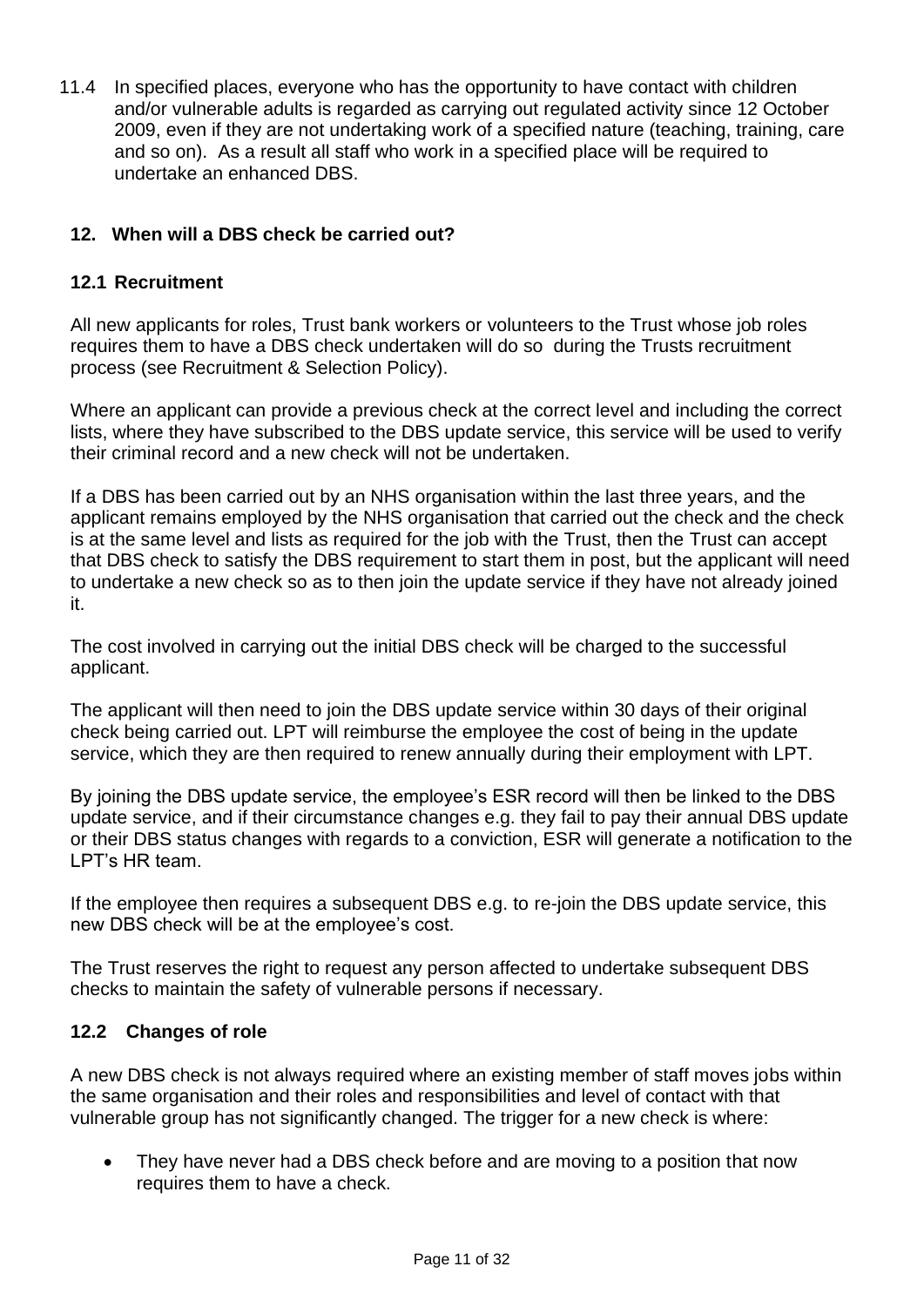- The level of check is dependent on the roles and responsibilities of the job they have previously had a standard level check and are moving into a regulated activity, which now requires them to have a higher level disclosure under the terms of the Safeguarding Vulnerable Groups Act
- the new position requires them to work with a different vulnerable group and they are required to have a check against one or both barred list(s)
- there has been a break of service for more than three months between leaving the old position and taking up the new position, i.e. the person has left the Trust for more than three months and not maintained their membership of the update service during this period.

Existing employees of the Trust are contractually obliged to disclose to the Trust any criminal conviction or caution incurred since their initial appointment. In these circumstances, employees are advised to inform their line manager initially in writing, and another DBS check may be required to assess the risk of continuing employment, and/or the matter managed through the Trusts Disciplinary Policy.

# **12.3 Existing Staff Both Substantive and Bank**

To strengthen the protection offered to its patients and service users, and to meet CQC expectations, existing staff are expected to have a DBS undertaken so that they can then join the update service.

Staff will need to join the update service within 30 days of the DBS check being undertaken.

The Trust will pay for this initial check. The employee will then need to join the update service and stay signed up to the update service throughout their employment with the Trust. The Trust will reimburse the employee for the cost of the annual update service, and the employee should claim this through the normal expense system.

If there is a need to do another DBS check due to circumstances within the employee's control, e.g. they failed to continue paying for the update service or did not join it in the 30 day stipulated time period, then this subsequent DBS will be at the employee's expense.

# **12.4 Doctors in training**

- 12.4.1 Doctors on educationally-approved rotational training will be regarded as being in continuous employment during the term of training and are therefore required to have a DBS check, as a minimum, once every three years, rather than each time they change rotation.
- 12.4.2 For doctors who started their training programme post-October 2009, the Trust is required to seek written assurances from the host/previous employer that a check has been obtained at the correct level and against the appropriate safeguarding lists.
- 12.4.3 It is the Trust's policy that it will share DBS information with appropriate partner organisations to facilitate rotations within the NHS.
- 12.4.4 In the event of the educationally approved rotational training post being over three years in duration prior to the next rotation to LPT, or within LPT, then LPT will at the three year mark require and apply for a new DBS. The cost of this will be met by the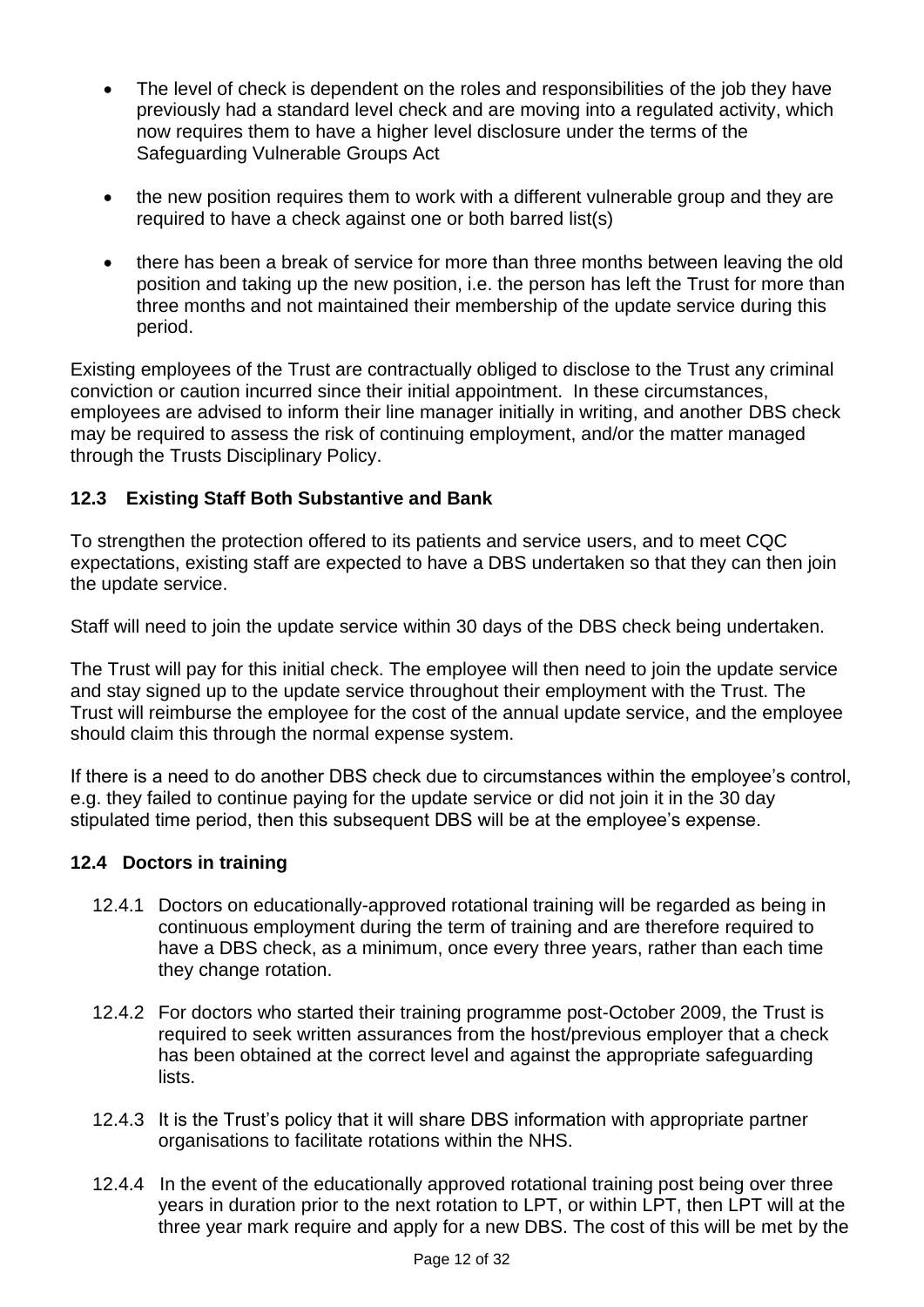Doctor. In such situations and where there are no concerns regarding the individual's practice or criminal behaviour then this should not delay the next rotation from commencing, providing the original check was at the appropriate level.

12.4.5 LPT reserve the right to undertake a DBS check at any point during the educationally approved rotational training post should information be available that would warrant such action.

# **12.5 Health Care professionals in Training**

- 12.5.1 It is the employee's responsibility to ensure that they have a suitable DBS check in place prior to commencing the application process. All successful applicants onto education programmes where the professional regulatory bodies (e.g. NMC) have indicated that a recent, or additional, DBS is required as an entry criteria. Applicants can contact HR for advice on levels of DBS they have on record.
- 12.5.2 Where a new DBS check is required by the education provider, the employee and manager must agree in advance of accepting the place how the cost of the DBS will be paid. In this circumstance the individual can be asked to pay for this DBS as it is in addition to their existing DBS with the Trust.

#### **12.6 Temporary Workers**

12.6.1 Agency workers, locums and other temporary workers will require a DBS check to be carried out in line with the requirements of the contract for supply of agency workers that they hold which should include carrying out rechecks in line with NHS Standards.

 The supplying agency is required to give the Trust assurance that their agency worker has an appropriate DBS certificate before supplying any worker to carry out any work. If there are entries on the disclosure, the Agency must engage with the LPT DBS Panel process and receive confirmation that the worker can work for LPT before they supply them to carry out any work.

#### **12.7 Student Placements**

12.7.1 The Trust will ensure that a satisfactory DBS check has been conducted by the host University of students or trainees that work within LPT as part of their training course. This must be verified by LPT before a placement is confirmed.

#### **12.8 Trust Bank Workers**

- 12.8.1 All bank workers who fulfil the criteria for a DBS check are required in line with other employees, volunteers etc. to have a DBS check at the point they are recruited. The cost of the check will be charged to the bank worker. Bank workers are also expected to join the update service, the cost of which will be reimbursed to them through the Trust's expense system in accordance with the clauses at the start of this section.
- 12.8.2 Anyone joining the bank where an enhanced DBS is required will be checked against both adults and children's DBS lists as bank assignments could be offered anywhere within the organisation.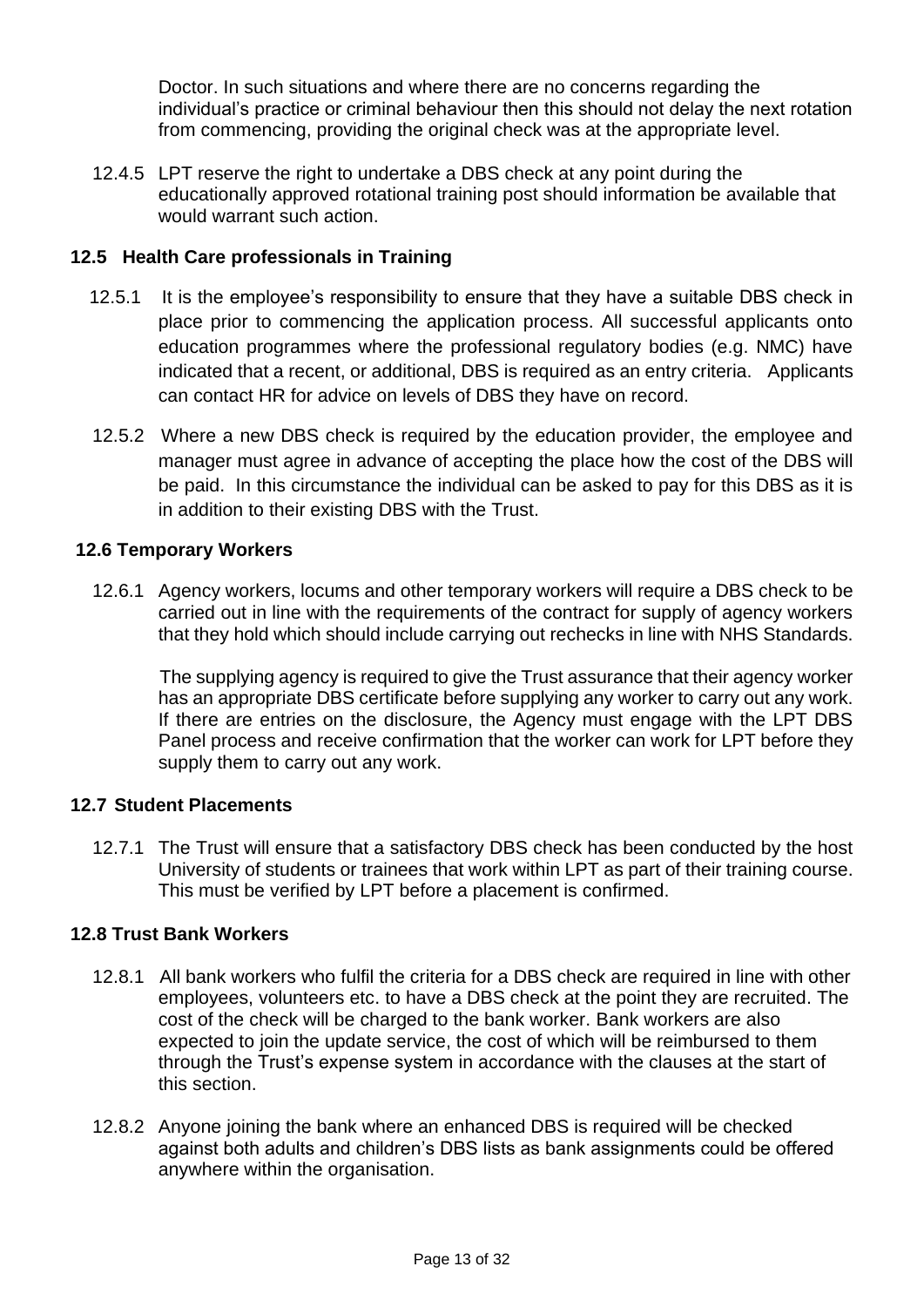- 12.8.3 Substantive staff who also want to work on the bank will be checked against both adults and children's DBS lists as bank assignments could be offered anywhere within the organisation.
- 12.8.4 If someone joining the bank only wants to work with one of the groups defined by the barred lists, then if this is sufficient for any other work they are doing with the Trust then this will be accommodated. In this case their ability to work with the client group on the barred list that they did not elect for will be restricted.

#### **12.9 Self Employed**

A self-employed person who is eligible for a standard or enhanced DBS check can ask the organisation that wishes to contract their services, to apply for their check.

#### **12.10 Staff Recruited from Abroad**

A certificate of good conduct or overseas criminal record check must be requested in accordance with that countries justice system and UK requirements when recruiting from abroad. Specific quidance can be found at: [https://www.gov.uk/disclosure-barring-service](https://www.gov.uk/disclosure-barring-service-check/arranging-checks-as-an-employer)[check/arranging-checks-as-an-employer](https://www.gov.uk/disclosure-barring-service-check/arranging-checks-as-an-employer)

A DBS check must also be requested for eligible posts even if the applicant claims they have never lived in the UK before as, in a small number of cases, overseas criminal records are also held on the Police National Computer (PNC). This should be requested within 2 months of the staff member's commencement date.

#### **12.11 Transgender Applicants**

DBS offers a confidential checking process for transgender applicants.

This process is for transgender applicants who do not wish to reveal details of their previous identity to the person who asked them to complete an application form for a DBS check. For more information about the transgender process, email [sensitive@dbs.gov.uk](mailto:sensitive@dbs.gov.uk) or see the DBS [Transgender](https://www.gov.uk/guidance/transgender-applications) Applications guidance.

The Trust policy is to work to support transgender applicants through applying this guidance.

#### **12.12 Military Service Records**

12.9.1 Military service records can be used instead of obtaining an overseas police check where a member of the military has served abroad.

12.9.2 A DBS check will still be undertaken in addition to reviewing this record.

#### **12.13 Fit and Proper Person checks**

Where an employee falls under the provisions of the "Fit and Proper Persons" stipulations, they will require a DBS check as part of the appointment process for the role that meets "Fit and Proper Persons" requirement.

The employee is then required to where possible opt into the DBS update service so that their DBS is status is kept live.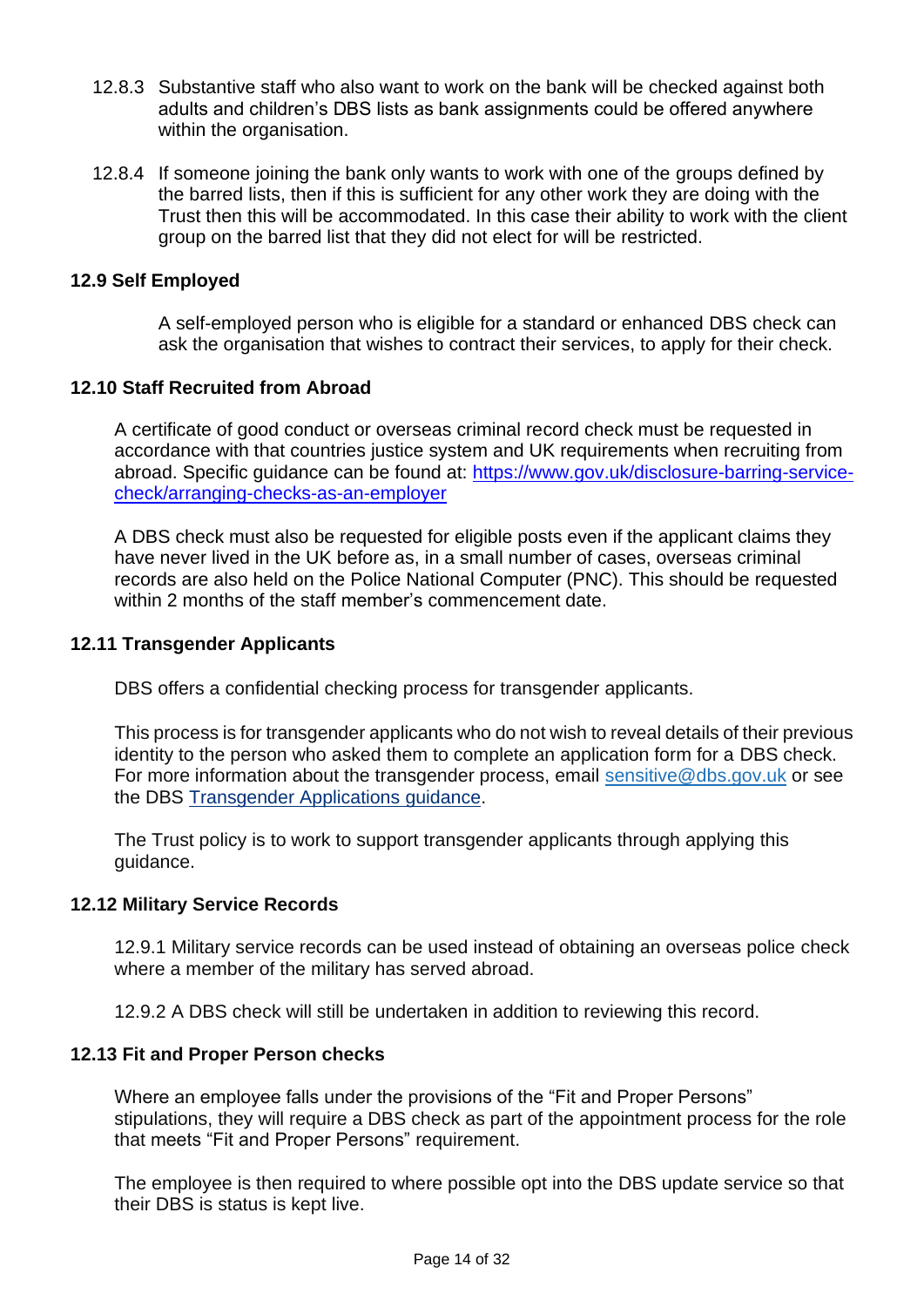If for any reason this is not possible, they will need to have a new DBS check carried out for the duration of them being in the role, with no less frequently than once every three years.

Fit and Proper Persons stipulations relate to the most senior roles in the organisation, and include The Trust Chairperson, Chief Executive and all the Executive and Non-Executive Directors.

# <span id="page-14-0"></span>**13. DBS Secure storage, handling, use retention and disposal of DBS information**

#### **13.1 Storage and Access:**

Disclosure information should be kept securely, in lockable, non-portable, storage containers with access strictly controlled and limited to those who are entitled to see it as part of their duties.

#### **13.2 Handling:**

In accordance with section 124 of the Police Act 1997, Disclosure information is only passed to those who are authorised to receive it in the course of their duties.

#### **13.3 Usage:**

Disclosure information is only used for the specific purpose for which it was requested and for which the individual's full consent has been given.

#### **13.4 Retention:**

Data regarding an applicant's DBS status will be kept in accordance with the Data Protection Act and NHS document retention guidelines.

Once a DBS has been carried out the outcome will be recorded in the applicant's electronic record. It is the Trust's policy to disclose to other NHS Trust's the outcome of DBS checks carried out on its employees to other NHS Trusts to facilitate recruitment checks within the wider NHS.

#### **13.5 Disposal:**

When disposal is required, the Trust will ensure that any Disclosure information is destroyed by secure means, i.e. by shredding or confidential destruction.

However, notwithstanding the above, we will keep a record of information which substantiates that a Disclosure was undertaken and the recruitment decision taken and basis for that.

#### <span id="page-14-1"></span>**14. Assessment of DBS Disclosures**

14.1 The Trust acknowledges that deciding on the relevance of convictions to specific posts needs to be done on a case by case basis taking into account a range of risk factors relevant to the specific role. In some cases the relationship between the offence and the post will be clear enough for the Trust to decide easily on the suitability of the current employee or applicant for the job. In other cases the suitability for employment of a person with a criminal record will be less clear and will vary depending on the nature of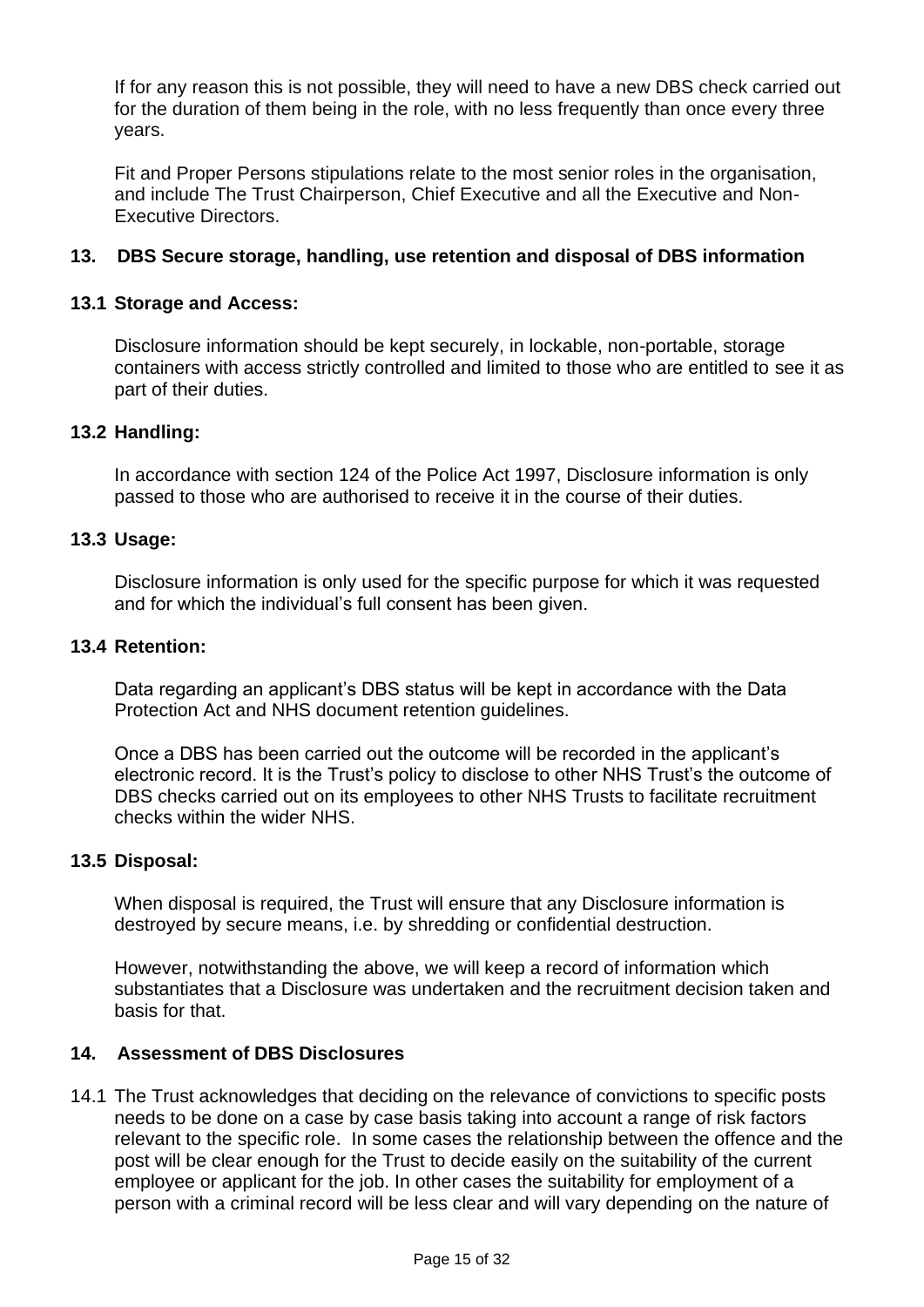the job and the details and circumstances of any convictions. In all situations a DBS assessment is required. The process for this is outlined in Appendix 1.

- 14.2 The applicant / employee will be required to complete a DBS Disclosure Statement in order to assist the panel to come to a decision about the risk of employing them against the protection of the vulnerable person.
- 14.3 The Trust DBS Assessment Panel which will consist of at least two senior clinical representatives and a suitable member of the Human Resources team (e.g. HR Business Partner, HR Manager) who are able to assess the offences in line with best practice and relevant legislation.
- 14.4 The Trust will operate a DBS Assessment Panel which will assess the employee /applicant's skills, experience and conviction circumstances against the risk assessment criteria for the job as outlined in Appendix 1 and in following sections.
- 14.5 In line with best practice, the Trust will consider the following points when deciding on the relevance of offences to particular posts:
	- What type of work will be carried out
	- Does the post involve one-to-one contact with children or other vulnerable groups as employees, customers or clients?
	- What level of supervision will the post holder receive?
	- Does the post involve any direct responsibility for finance or items of value?
	- Does the post involve direct contact with the public?
	- Will the nature of the job present any opportunities for the post holder to re-offend in the course of work?
	- Any legal or regulatory requirements of the role.
- 14.6 For each assessment the relevance of each offence will be considered by the Trust and/or where appropriate additional information sought from the individual, taking into account the following issues:
	- the seriousness of the offence and its relevance to the safety of other employees, customers, clients or property
	- the number of offences
	- the honesty of the applicant in disclosing the information when requested;
	- the age of the applicant at the time, their circumstances at the time and now
	- the length of time since the offence occurred
	- any relevant information offered by the applicant about the circumstances which led to the offence being committed, for example, the influence of domestic or financial difficulties
	- whether the offence was a one-off, or part of a history of offending
	- the potential for re-offence
	- whether the applicant's circumstances have changed since the offence was committed, making re-offending less likely
	- whether the offence has been decriminalised by Parliament
	- the country in which the offence was committed. Some activities are offences in Scotland and not in England and Wales, and vice versa
	- the degree of remorse, or otherwise, expressed by the applicant and their motivation to change.
- 14.7 The decision will be recorded and retained on an applicant's personal file if they are to be offered a post or for a period of one year if the applicant is unsuitable for the role.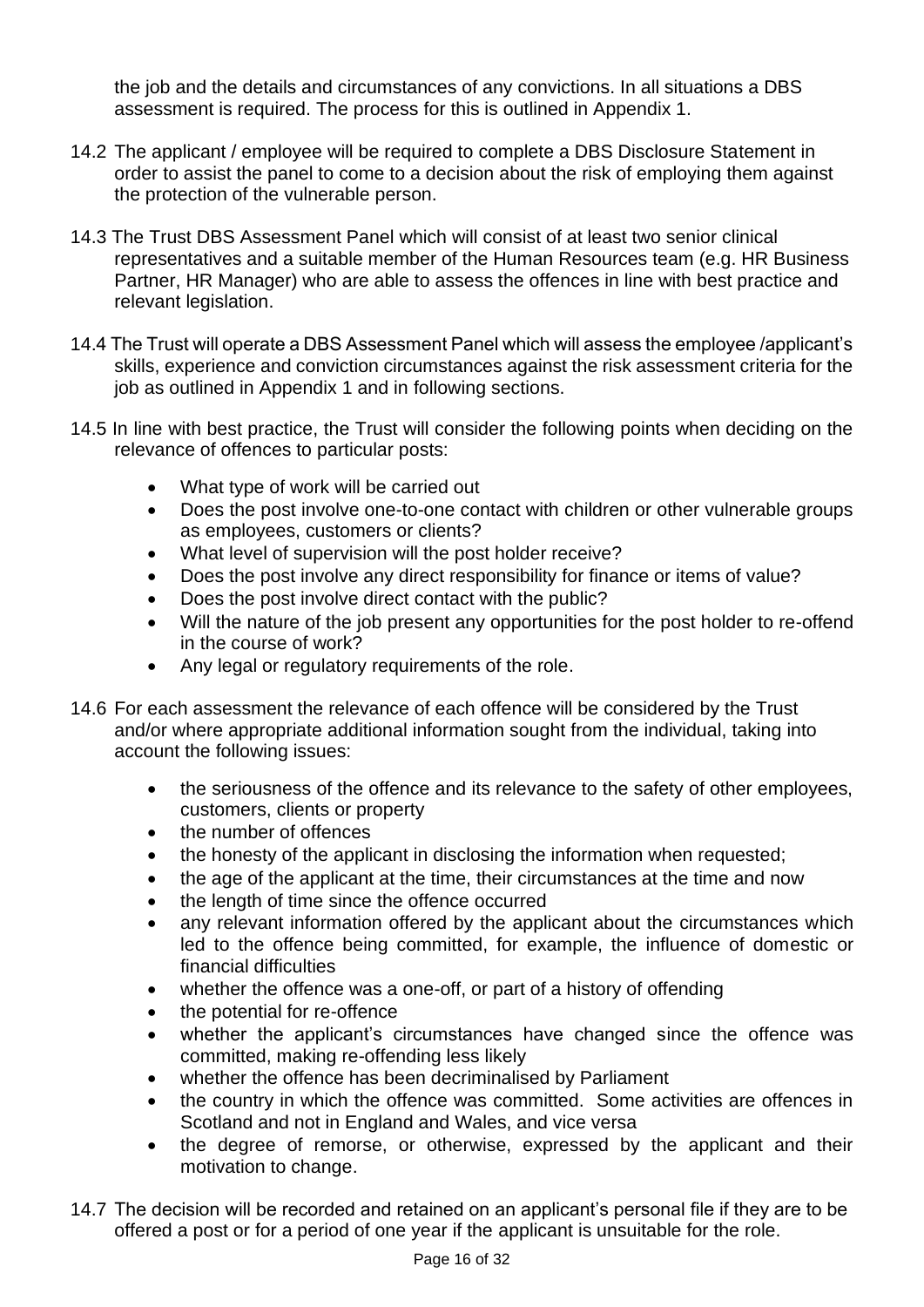- 14.8 Once as assessment has been made this will be communicated to the applicant. The DBS Assessment panel's decision will be final.
- 14.9 It is possible that in a DBS panel, a DBS disclosure could reveal previous names and gender for transgender applicants where an offence or caution that has been recorded in that name exists in police records. In this case there is no way of avoiding the disclosure of that former identity to the employer. If this occurs panel members must deal with the transgender information in a responsible, confidential and sensitive manner.

# <span id="page-16-0"></span>**15. Managing Sensitive Information**

- 15.1 The Trust will ensure that information regarding offences is kept confidential, so that employees and applicants feel confident that information about their convictions will not be disclosed to anyone unless there is a specific reason for doing so.
- 15.2 Only persons directly involved in management of the employee /recruitment and the DBS Assessment Panel members will be informed of an applicant's criminal record.
- 15.3 On request, an employee / successful applicant will be informed who in the organisation has been told about the conviction and the reasons for this. If the individual's line manager was not directly involved in the assessment or recruitment process, they will only be informed of the offence if it is directly connected with the job.
- 15.4 Offence information and any additional police information will be stored and handled in accordance with the Trust's DBS Secure Storage, Handling, Use, Retention & Disposal of Disclosure and Disclosures Information section 16.
- 15.5 For broader policy and procedure advice concerning personal files generally, please refer to the Trust's Information Life Management Policy including records Management Policy.
- 15.6 Additional information supplied by an employee or applicant will be retained on the employee personal file/ recruitment file. The individual on supply of such information signs a declaration to that affect.
- 15.7 In the case of an employee, should additional DBS Disclosures be required in the future the Trust, will not seek to reassess the entries already assessed, unless the nature of the new job is fundamentally different. In these cases re assessment may be appropriate.
- 15.8 If an applicant has failed to disclose that they have a criminal record when directly asked i.e. at interview or on application of DBS, The Trust may need to refer the information that they did not disclose to the NHS Counter Fraud department as it may be deemed that the individual is trying to gain employment using false information.

#### <span id="page-16-1"></span>**16. Recruitment / Employment decisions**

- 16.1 Recruitment decisions will be made on the basis of all information released by the Disclosure and Barring Service, including additional direct police information, and information supplied by the individual in accordance with good recruitment practice.
- 16.2 If the decision is made to withdraw a provisional offer of an appointment, the applicant will be informed of that decision. It may be that matters revealed in the Disclosure justify such a decision. Alternatively that information from the police in the case of Standard or Enhanced Disclosures provides evidence that in the view of the Trust, the applicant is unsuitable for the position.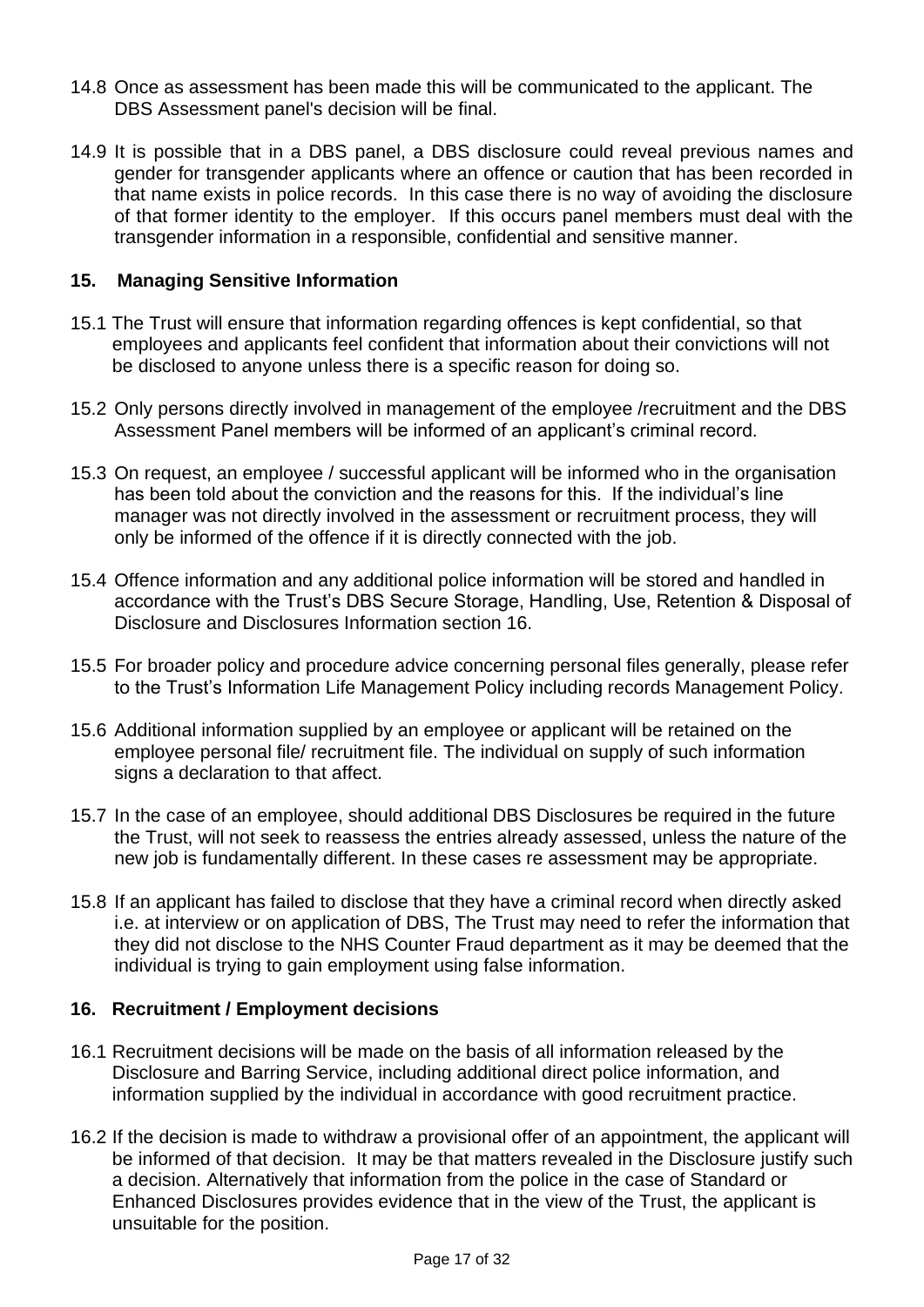- 16.3 If the individual is a current employee of the Trust the matter may be managed by the Disciplinary Policy. This may result in terminating the contract of employment. Other remedial action may also be required.
- 16.4 It is possible to offer a post conditionally subject to receiving a satisfactory DBS check however; there will be certain conditions that apply. The applicant should be in a position to state on required self-declaration that there are no DBS issues.

#### *If the DBS Check does not arrive by the start date, the employee will have to be deployed in other work in the department. They must not carry out any duties that are defined as regulated activity with patients until the DBS check is returned and suitable*.

If subsequently the DBS comes back with entries the applicant did not appropriately disclose in the selection process the Trust have the right to withdraw the offer.

Where contrary information is disclosed in the recruitment process this will be risk assessed through a DSB panel in line with the policy before any type of offer can be made to the candidate. The panel will liaise with the manager as appropriate to the issue and take into account all supporting information provided.

16.5 All employees are required to complete an annual declaration at their appraisal (see appendix 5) to declare any spent or unspent convictions, police cautions, final warnings or reprimands which are not protected (or filtered out) by Rehabilitation of Offenders Act 1974 (Exceptions) Order 1975 (Amendment) (England and Wales) Order.

The employee is required to complete the declaration as part of their appraisal in advance of their meeting. If a positive declaration is made then advice can be sought from the HR Team.

If a positive DBS check is received containing information on an existing employee or the employee declares convictions during their employment/ annual declaration then the Trust's DBS assessment process outlined above will be undertaken. It may lead to the Trust's disciplinary process being implemented which could result in the termination of employment.

#### <span id="page-17-0"></span>**17. Duty to refer**

17.1 There are circumstances where the Trust has a legal duty to refer an individual to the DBS, including where workers have been provided by a third party staffing provider.

This duty also applies when a report has already been made to another body, such as a professional regulatory or licensing body.

A referral means sharing information about a person with the DBS. This will usually be a concern that an individual may have harmed a child or member of a vulnerable group, or put them at risk of harm.

#### **When to refer**

The DBS set out two conditions which both need to be met for there to be a legal duty to refer.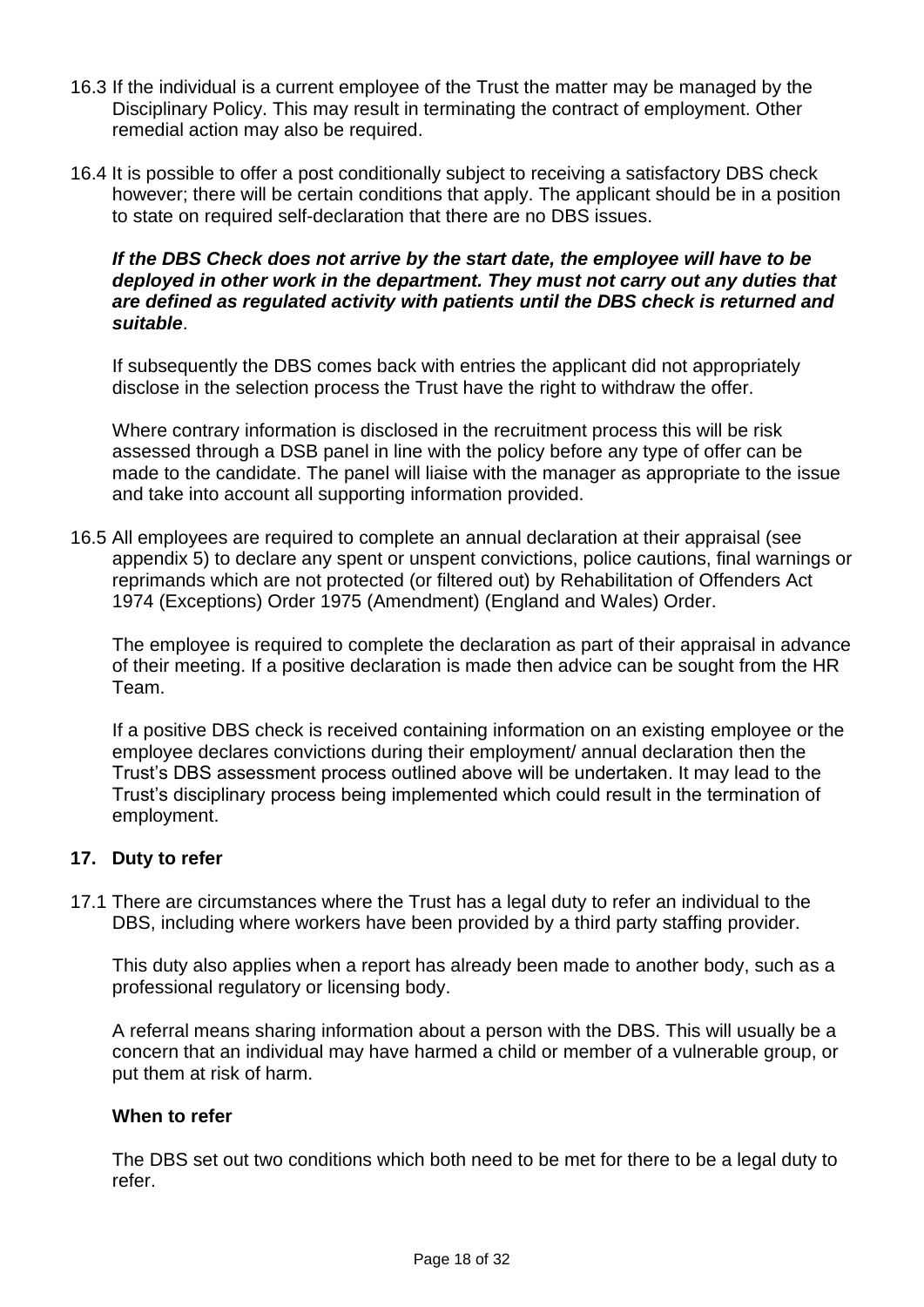# **Condition 1**

As an employer, you withdraw permission for a person to engage in regulated activity with children and/or vulnerable groups, or you move the person to another area of work that isn't regulated activity. This includes situations when you would have taken this action, but the person was redeployed, resigned, retired, or left. For example, a doctor resigns when an allegation of harm to a patient is first made.

Find out what constitutes regulated activity for [adults](http://https/assets.publishing.service.gov.uk/government/uploads/system/uploads/attachment_data/file/216900/Regulated-Activity-Adults-Dec-2012.pdf) and [children](https://assets.publishing.service.gov.uk/government/uploads/system/uploads/attachment_data/file/550197/Regulated_activity_in_relation_to_children.pdf) on the Gov.uk website. You may also find our [DBS eligibility tool](https://www.nhsemployers.org/case-studies-and-resources/2018/08/dbs-eligibility-tool) helpful.

# **Condition 2**

As an employer, you believe the person has carried out one of the following:

- **An action with satisfies the harm test** in relation to children and / or vulnerable groups. A person meets the harm test if they cause harm, cause someone to be harmed, put them at risk of harm, attempt to harm or incite another to harm.
- **They have engaged in relevant conduct.** This is conduct which endangers or is likely to endanger a child or someone from a vulnerable group, may endanger if repeated again, involves sexual material relating to children (including possession), or conduct of a sexual nature.
- **They have been cautioned or convicted of a relevant offence** for example, automatic barring from working with adults or children in regulated activity, either with or without the right to make representations). Further information about automatic barring offences can be found on the [DBS factsheet.](http://www.safeguardingdurhamadults.info/media/13639/DBS-referral-guide-relevant-offences-for-England-and-Wales/pdf/Relevant_offences_for_England_and_Wales.pdf)

# **Legal duty to refer**

A person or organisation that does not make a referral when the legal duty conditions are met will be committing an offence and, if convicted, may be subject to a fine of up to £5,000. The duty still applies if an individual has resigned before a formal decision to dismiss or remove them from regulated activity has been made.

You may still choose to refer in the interests of safeguarding children or vulnerable adults where the conditions aren't fully met, for example where concerns have been shared with you, but you haven't removed an individual from regulated activity as you do not have enough evidence to dismiss them.

# **Making a referral**

Referrals can be made through an [online referral form](https://barring.homeoffice.gov.uk/) or by post. It's important to provide as much relevant information as possible, as the DBS rely on the quality of information provided when making any decisions. Ideally referrals are timely, detail the chronology of events and contain information to facilitate the DBS decision making process. Where relevant, they would include details of internal and external investigative and disciplinary processes.

Further guidance on employer duties to make referrals to the DBS, what information may be required as part of a referral, and how information is considered can be found on the [DBS website.](https://www.gov.uk/guidance/making-barring-referrals-to-the-dbs)

<span id="page-18-0"></span>[https://www.nhsemployers.org/your-workforce/recruit/employment-checks/criminal-record](https://www.nhsemployers.org/your-workforce/recruit/employment-checks/criminal-record-check/an-employers-duty-to-refer-to-the-dbs)[check/an-employers-duty-to-refer-to-the-dbs](https://www.nhsemployers.org/your-workforce/recruit/employment-checks/criminal-record-check/an-employers-duty-to-refer-to-the-dbs)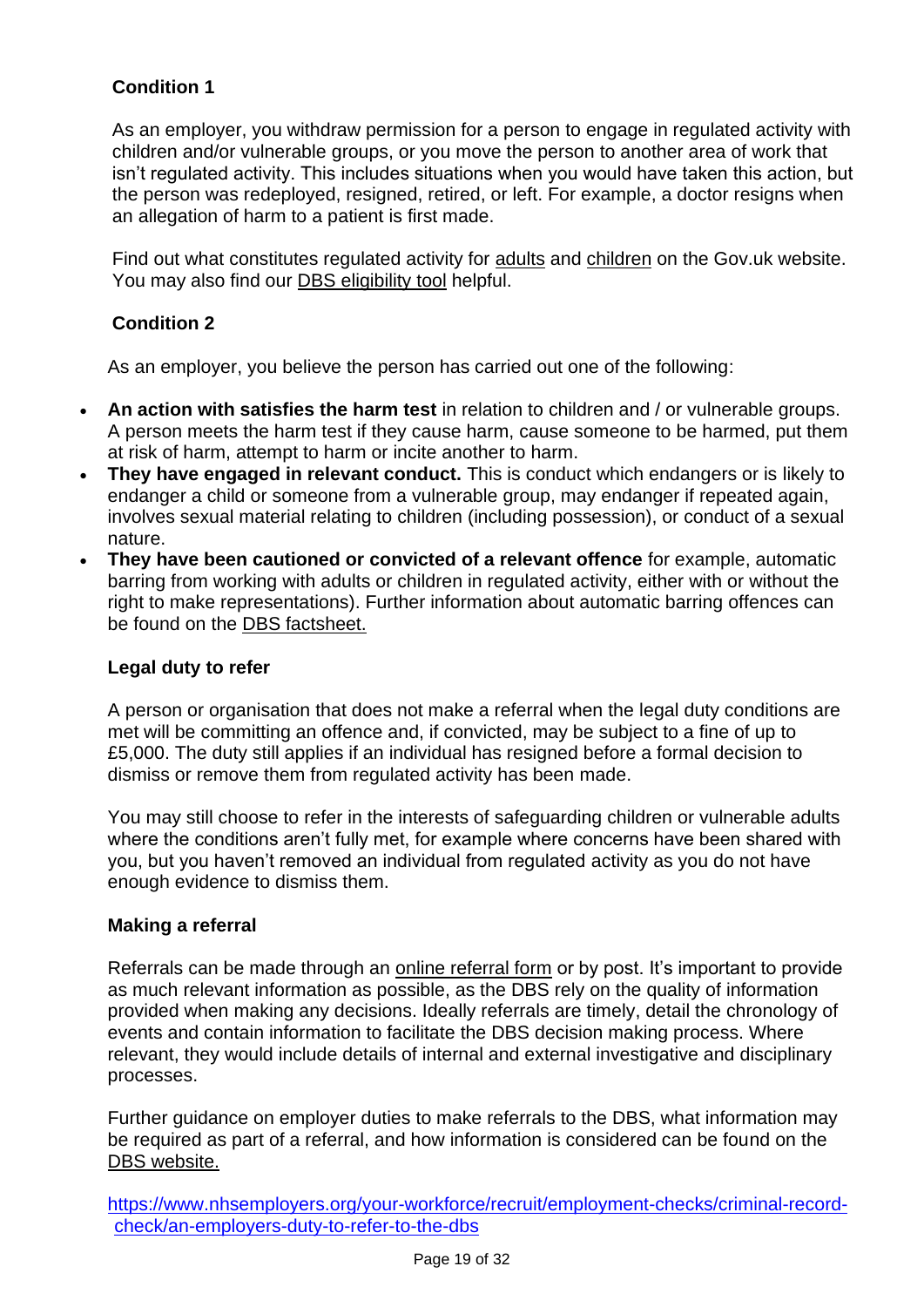# **18. Process for dealing with DBS Disclosures**

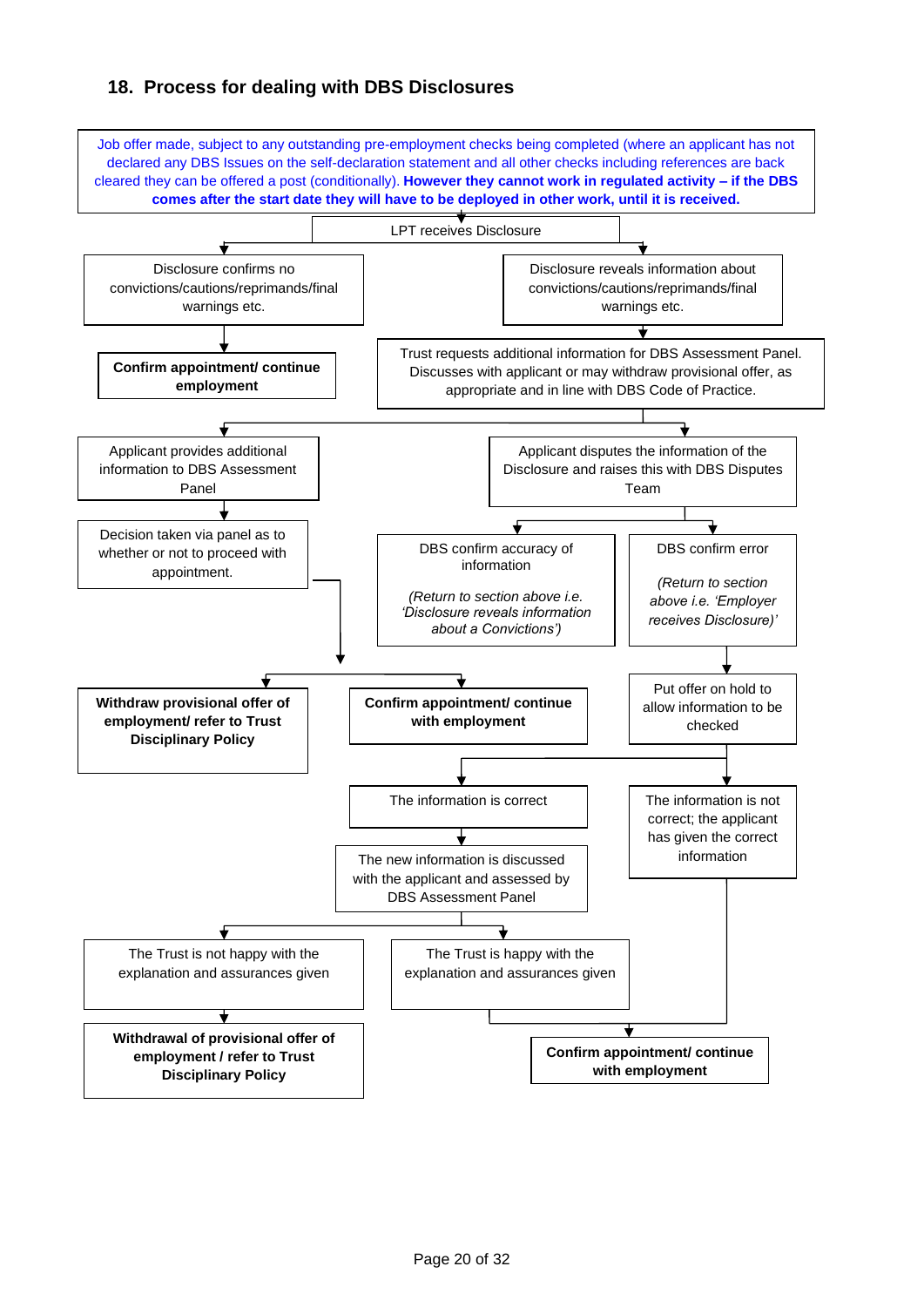# <span id="page-20-0"></span>**19. Assessing a Post for DBS Level and factors to take into consideration**

New roles will be assessed using eligibility for DBS tools built into the platform that is used to request the DBS.

Staff can also refer to the NHS Employer [online eligibility checking tool](https://www.nhsemployers.org/case-studies-and-resources/2018/08/dbs-eligibility-tool)

#### <span id="page-20-1"></span>**20. DBS Costs**

For recruitment purposes, the cost of undertaking a DBS disclosure at the required level will be met by the individual. The Trust will meet the initial costs of the disclosure which will be deducted from the individuals' salary following commencement.

There are specific exemptions to this, Apprentice appointments and Mental Health Act, Hospital Managers.

Additionally individuals who are required to have a new DBS check due to management of change will have the cost for this new DBS met by the organisation.

For existing staff, see section 12 above for details of how DBS costing will work.

#### <span id="page-20-2"></span>**21. Training needs**

<span id="page-20-3"></span>There is no training requirement identified within this policy.

#### **22. Monitoring Compliance and Effectiveness**

This policy will be reviewed every 3 years or before if there are legislation changes.

The monitoring of this policy includes an annual audit that comprises of the following table. Where non-compliance is identified an action plan will be drawn up and monitored at the Safeguarding Committee. Where remedial action can be taken immediately, the action must be recorded appropriately.

| <b>Ref</b> | <b>Minimum</b>          | <b>Evidence for</b> | <b>Process for</b> | <b>Responsible</b> |
|------------|-------------------------|---------------------|--------------------|--------------------|
|            | <b>Requirements</b>     | Self-               | <b>Monitoring</b>  | Individual /       |
|            |                         | assessment          |                    | <b>Group</b>       |
| 21.4.2     | <b>ESR Report</b>       |                     | Audit              | Human              |
|            |                         |                     |                    | <b>Resources</b>   |
|            |                         |                     |                    | Department         |
| 20.7.1     | <b>Overseas Medical</b> |                     | Audit              | Human              |
|            | <b>Students Risk</b>    |                     |                    | <b>Resources</b>   |
|            | Assurance               |                     |                    | Department         |
|            | Pro-forma               |                     |                    |                    |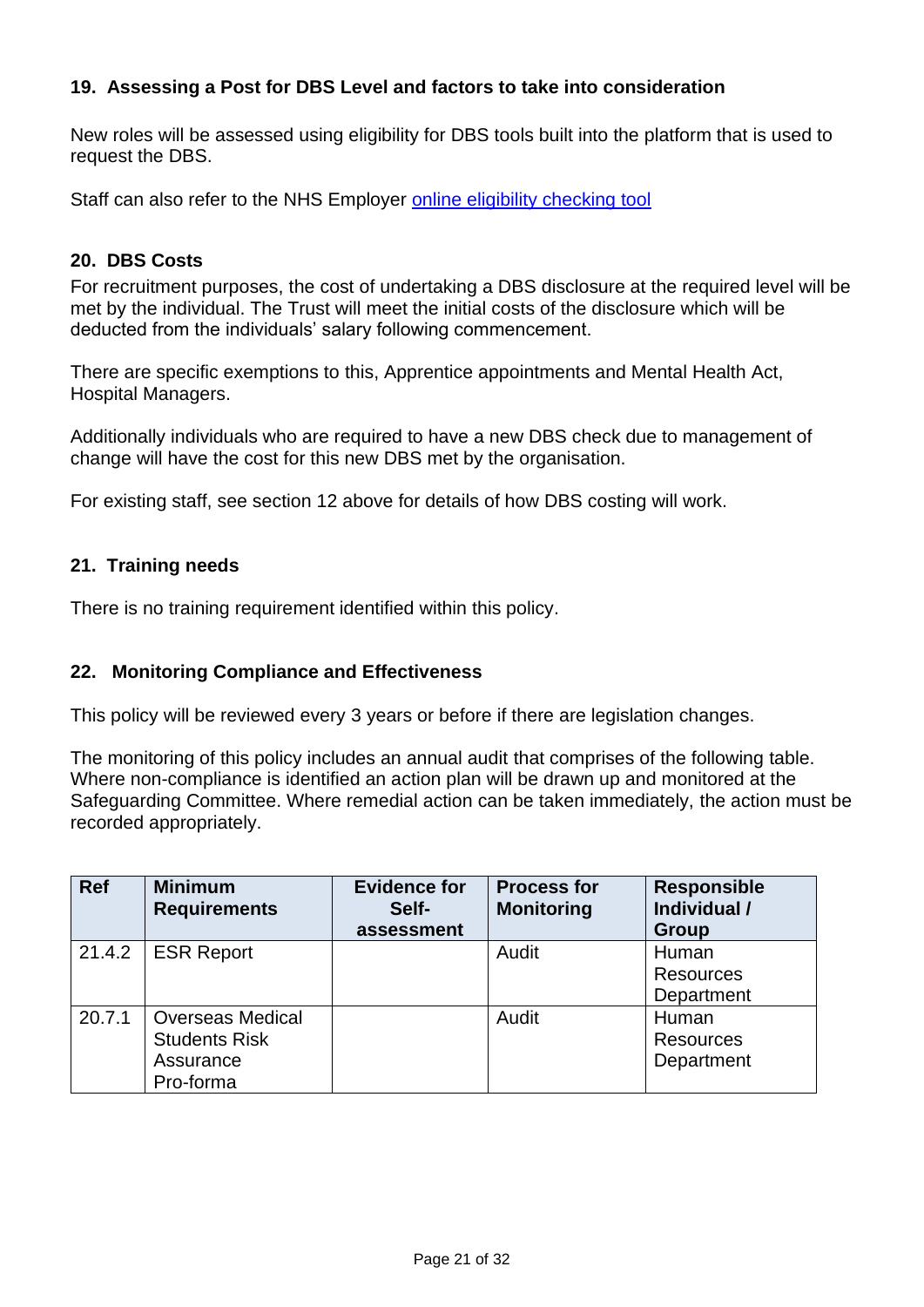### <span id="page-21-0"></span>**23. Standards/Performance Indicators**

| <b>TARGET/STANDARDS</b>                                                 | <b>KEY PERFORMANCE INDICATOR</b>                                                                                                                                                                                                                                 |
|-------------------------------------------------------------------------|------------------------------------------------------------------------------------------------------------------------------------------------------------------------------------------------------------------------------------------------------------------|
| <b>Care Quality Commission</b><br>Safety and Safeguarding from<br>abuse | Service users must be protected from abuse and<br>improper treatment.                                                                                                                                                                                            |
| <b>Care Quality Commission</b><br>Fit and proper persons<br>employed    | Persons employed for the purposes of carrying on a<br>regulated activity must be of good character,<br>Recruitment procedures must be established and<br>operated effectively to ensure that persons employed<br>meet the conditions of being of good character. |

# <span id="page-21-1"></span>**24. References and Bibliography**

This policy was drafted with reference to the following:

#### **Home Office/Disclosure and Barring Service**

<http://www.homeoffice.gov.uk/agencies-public-bodies/dbs/>

#### **DBS Code of practice**

[http://www.homeoffice.gov.uk/agencies-public-bodies/dbs/dbs-checks-organisations1/code-of](http://www.homeoffice.gov.uk/agencies-public-bodies/dbs/dbs-checks-organisations1/code-of-practice/)[practice/](http://www.homeoffice.gov.uk/agencies-public-bodies/dbs/dbs-checks-organisations1/code-of-practice/)

#### **NHS Employers**

**<https://www.nhsemployers.org/your-workforce/recruit/employment-checks>**

#### **The Protection of Freedoms Act 2012**

[http://www.legislation.gov.uk/ukpga/2012/9/pdfs/ukpga\\_20120009\\_en.pdf](http://www.legislation.gov.uk/ukpga/2012/9/pdfs/ukpga_20120009_en.pdf)

#### **Safeguarding Vulnerable Groups Act 2006**

http://www.legislation.gov.uk/ukpga/2006/47/pdfs/ukpga\_20060047\_en.pdf

# **Rehabilitation of Offenders Act 1974 (Exceptions) Order 1975**

<http://www.legislation.gov.uk/uksi/1975/1023/contents/made>

#### **The Police Act 1997**

<http://www.legislation.gov.uk/ukpga/1997/50/contents>

# **Disclosure and Barring Service UHL Policy**

**[https://secure.library.leicestershospitals.nhs.uk/PAGL/Shared%20Documents/Disclosur](https://secure.library.leicestershospitals.nhs.uk/PAGL/Shared%20Documents/Disclosure%20and%20Barring%20Service%20UHL%20Policy.pdf) [e%20and%20Barring%20Service%20UHL%20Policy.pdf](https://secure.library.leicestershospitals.nhs.uk/PAGL/Shared%20Documents/Disclosure%20and%20Barring%20Service%20UHL%20Policy.pdf)**

# **New DBS filtering rules November 2020**

https://www.nhsemployers.org/your-workforce/recruit/employment-checks/criminal-recordcheck/new-dbs-filtering-rules-november-2020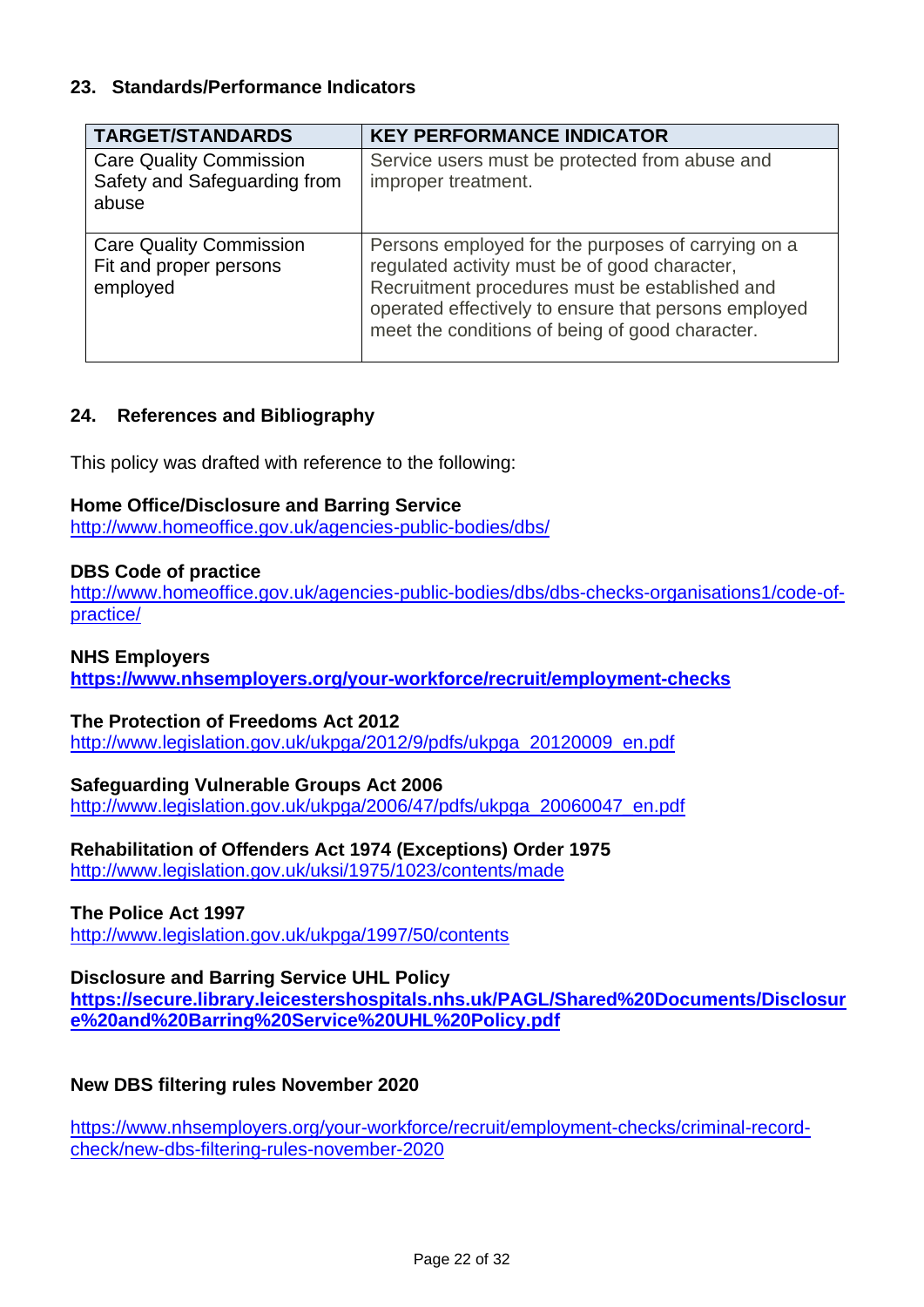<span id="page-22-0"></span>**Appendix 1** 

# **The NHS Constitution**

**The NHS will provide a universal service for all based on clinical need, not ability to pay. The NHS will provide a comprehensive range of services**

| Shape its services around the needs and preferences of individual<br>patients, their families and their carers                         | П |
|----------------------------------------------------------------------------------------------------------------------------------------|---|
| Respond to different needs of different sectors of the population                                                                      |   |
| Work continuously to improve quality services and to minimise<br>errors                                                                | X |
| <b>Support and value its staff</b>                                                                                                     |   |
| Work together with others to ensure a seamless service for patients                                                                    | П |
| Help keep people healthy and work to reduce health inequalities                                                                        |   |
| Respect the confidentiality of individual patients and provide open<br>access to information about services, treatment and performance | П |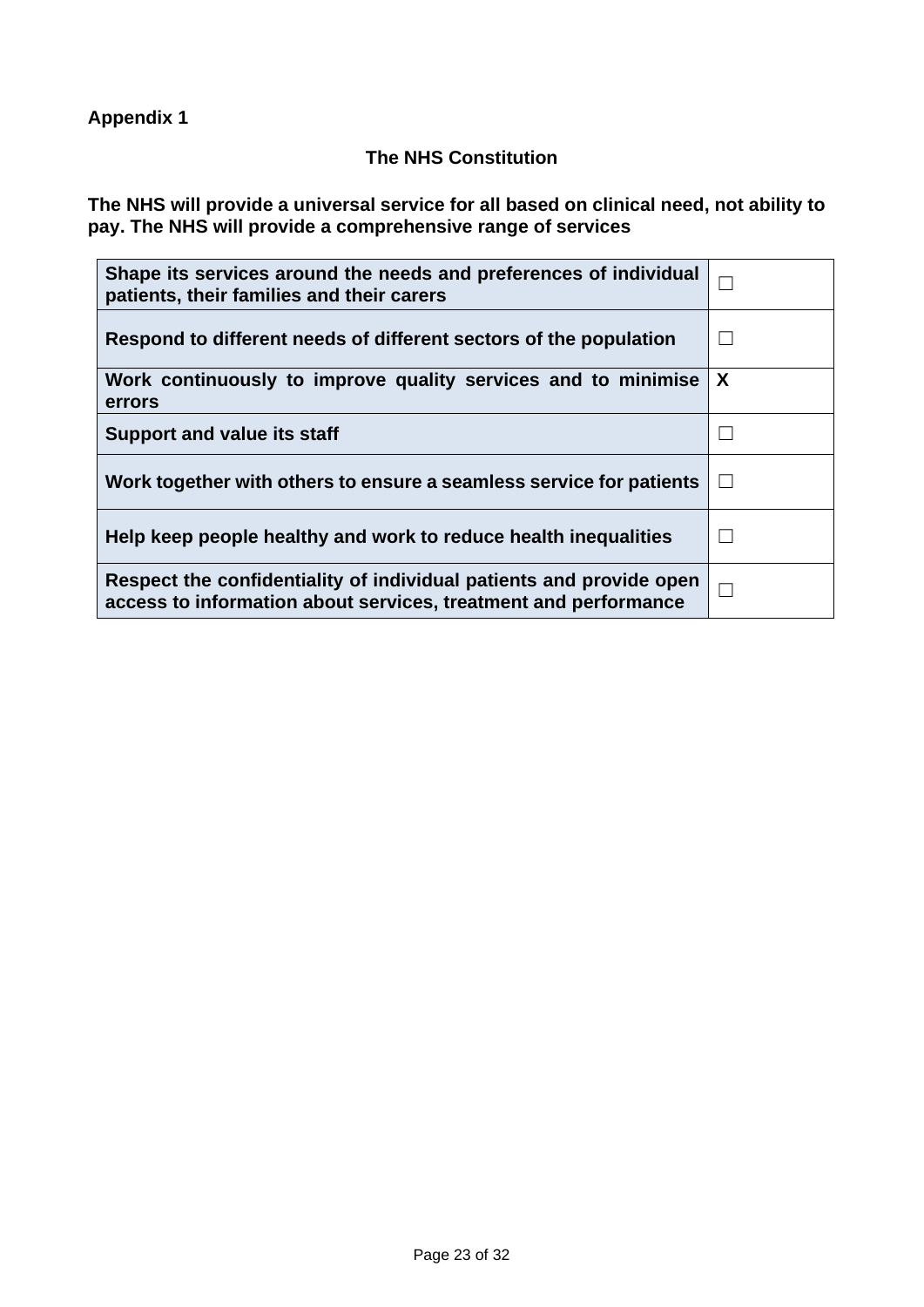# **Stakeholders and Consultation**

# <span id="page-23-0"></span>**Key individuals involved in developing the document**

| <b>Name</b>    | <b>Designation</b>                 |
|----------------|------------------------------------|
| Daniel Norbury | <b>Head of Employment Services</b> |

# **Circulated to the following individuals for comment**

| <b>Name</b>                                     |
|-------------------------------------------------|
| Directors / Heads of Service and Direct Reports |
| <b>Operational HR Team</b>                      |
| <b>Equalities Team</b>                          |
| <b>Staffside</b>                                |
| <b>Strategic Workforce Committee</b>            |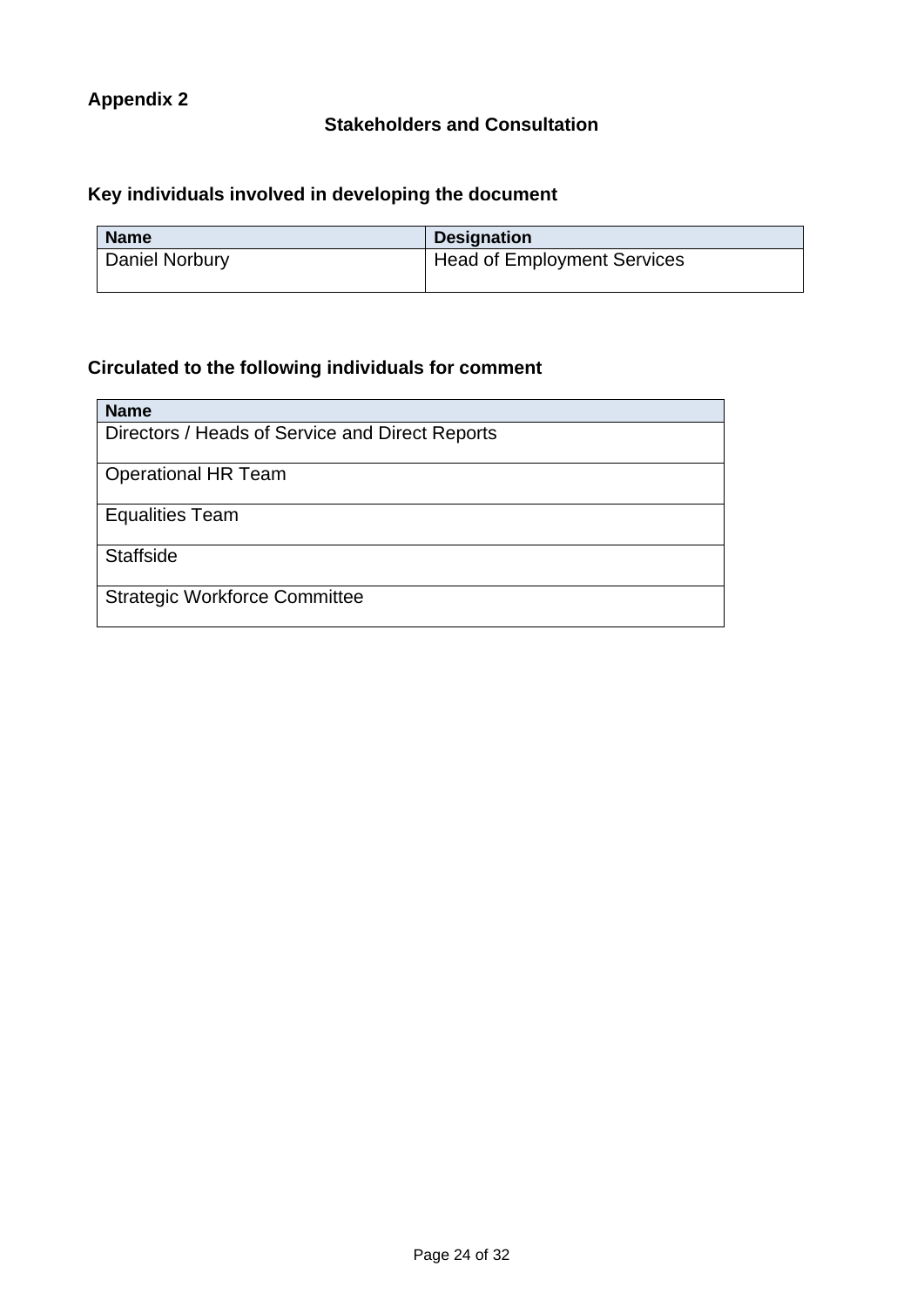# **Due Regard Screening Template**

<span id="page-24-0"></span>

| <b>Section 1</b>                                                                                                                                                                                                                                                                       |                           |                                                               |             |               |  |
|----------------------------------------------------------------------------------------------------------------------------------------------------------------------------------------------------------------------------------------------------------------------------------------|---------------------------|---------------------------------------------------------------|-------------|---------------|--|
| <b>Date Screening commenced</b>                                                                                                                                                                                                                                                        |                           | <b>March 2022</b>                                             |             |               |  |
| Directorate / Service carrying out the<br>assessment                                                                                                                                                                                                                                   |                           | <b>HR Employee Services</b>                                   |             |               |  |
| Name and role of person undertaking<br>this Due Regard (Equality Analysis)                                                                                                                                                                                                             |                           | Daniel Norbury, Head of Employment Services                   |             |               |  |
| Give an overview of the aims, objectives and purpose of the proposal:                                                                                                                                                                                                                  |                           |                                                               |             |               |  |
| AIMS:                                                                                                                                                                                                                                                                                  |                           |                                                               |             |               |  |
| This Policy sets out the responsibilities of the Trust and its employees to comply with the                                                                                                                                                                                            |                           |                                                               |             |               |  |
| requirement to undertake a Criminal Records (DBS) Disclosure Check on commencement of                                                                                                                                                                                                  |                           |                                                               |             |               |  |
| employment/ volunteering where appropriate to ensure the protection of vulnerable people.                                                                                                                                                                                              |                           |                                                               |             |               |  |
| <b>OBJECTIVES:</b> To effectively vet the workforce to meet safeguarding requirements.                                                                                                                                                                                                 |                           |                                                               |             |               |  |
| <b>Section 2</b>                                                                                                                                                                                                                                                                       |                           |                                                               |             |               |  |
| <b>Protected Characteristic</b>                                                                                                                                                                                                                                                        |                           | If the proposal/s have a positive or negative impact          |             |               |  |
|                                                                                                                                                                                                                                                                                        | please give brief details |                                                               |             |               |  |
| Age                                                                                                                                                                                                                                                                                    | n/a                       |                                                               |             |               |  |
| <b>Disability</b>                                                                                                                                                                                                                                                                      | n/a                       |                                                               |             |               |  |
| Gender reassignment                                                                                                                                                                                                                                                                    |                           | Have an impact but a process is available with DBS to conduct |             |               |  |
|                                                                                                                                                                                                                                                                                        |                           | DBS checks in a sensitive way for people who have received    |             |               |  |
|                                                                                                                                                                                                                                                                                        |                           | /undergoing gender re-assignment.                             |             |               |  |
| Marriage & Civil Partnership                                                                                                                                                                                                                                                           | n/a                       |                                                               |             |               |  |
| <b>Pregnancy &amp; Maternity</b>                                                                                                                                                                                                                                                       | n/a                       |                                                               |             |               |  |
| Race                                                                                                                                                                                                                                                                                   | n/a                       |                                                               |             |               |  |
| <b>Religion and Belief</b>                                                                                                                                                                                                                                                             | n/a                       |                                                               |             |               |  |
| Sex                                                                                                                                                                                                                                                                                    | n/a                       |                                                               |             |               |  |
| <b>Sexual Orientation</b>                                                                                                                                                                                                                                                              | n/a                       |                                                               |             |               |  |
| Other equality groups?                                                                                                                                                                                                                                                                 |                           | <b>Offenders/ Rehabilitated offenders</b>                     |             |               |  |
| <b>Section 3</b>                                                                                                                                                                                                                                                                       |                           |                                                               |             |               |  |
| Does this activity propose major changes in terms of scale or significance for LPT?<br>For example, is there a clear indication that, although the proposal is minor it is likely<br>to have a major affect for people from an equality group/s? Please tick appropriate<br>box below. |                           |                                                               |             |               |  |
| No re scale but does have a major effect on offenders/rehabilitated offenders                                                                                                                                                                                                          |                           |                                                               |             |               |  |
| High risk: Complete a full EIA starting click<br>Low risk: Go to Section 4.<br>X<br>here to proceed to Part B                                                                                                                                                                          |                           |                                                               |             |               |  |
| <b>Section 4</b>                                                                                                                                                                                                                                                                       |                           |                                                               |             |               |  |
| If this proposal is low risk please give evidence or justification for how you<br>reached this decision:                                                                                                                                                                               |                           |                                                               |             |               |  |
| 14 March 2022<br><b>Signed by reviewer/assessor</b><br>Daniel Norbury<br><b>Date</b>                                                                                                                                                                                                   |                           |                                                               |             |               |  |
| Sign off that this proposal is low risk and does not require a full Equality Analysis                                                                                                                                                                                                  |                           |                                                               |             |               |  |
| <b>Head of Service Signed</b>                                                                                                                                                                                                                                                          | Kathryn Burt              |                                                               | <b>Date</b> | 14 March 2022 |  |
|                                                                                                                                                                                                                                                                                        |                           |                                                               |             |               |  |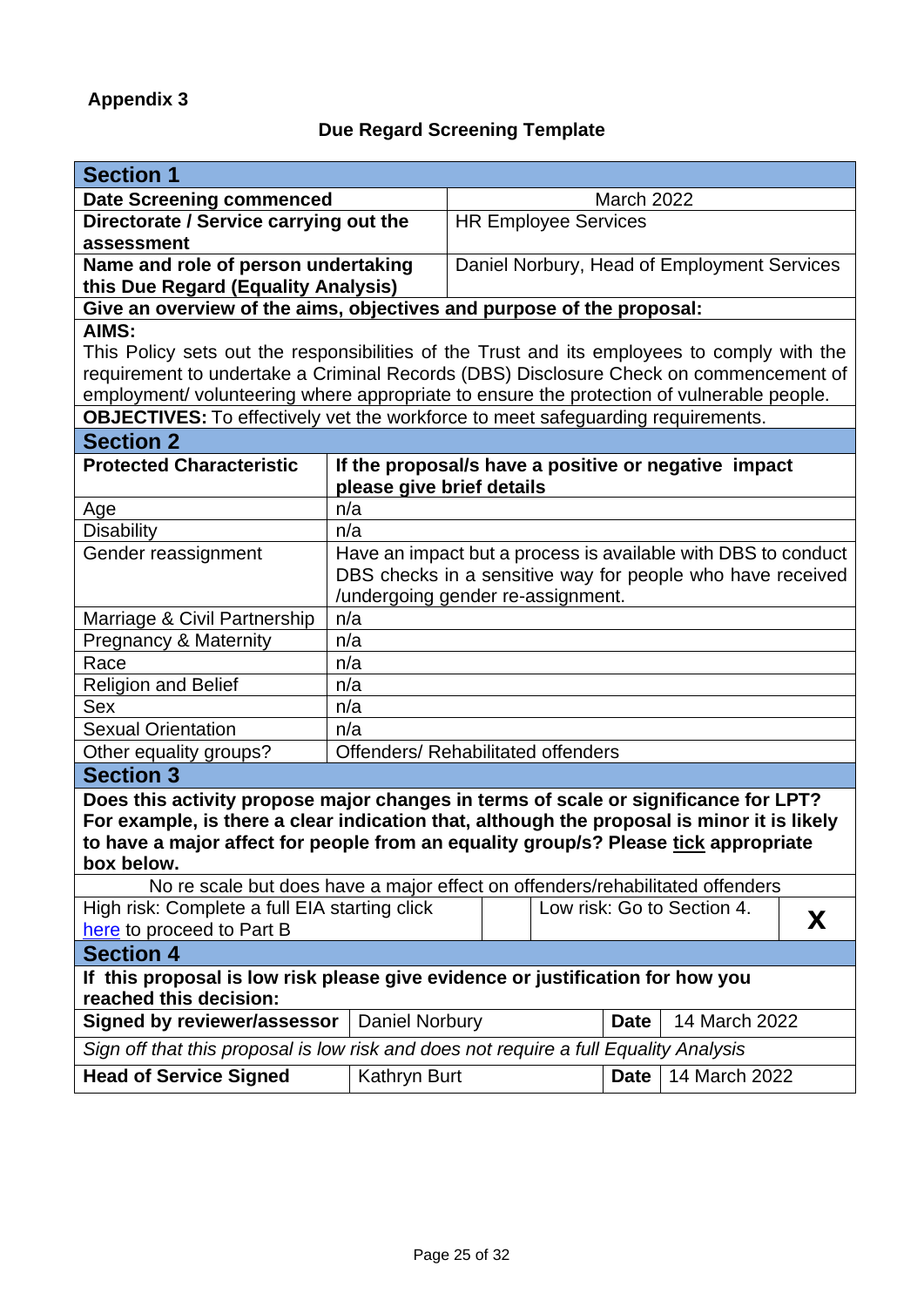#### **Data Privacy Impact Assessment Screening**

<span id="page-25-0"></span>**Data Privacy impact assessment (DPIAs) are a tool which can help organisations identify the most effective way to comply with their data protection obligations and meet Individual's expectations of privacy.** 

**The following screening questions will help the Trust determine if there are any privacy issues associated with the implementation of the Policy. Answering 'yes' to any of these questions is an indication that a DPIA may be a useful exercise. An explanation for the answers will assist with the determination as to whether a full DPIA is required which will require senior management support, at this stage the Head of Data Privacy must be involved.**

| <b>Name of Document:</b>                                                                                                                                                                                                                                                                                  | Disclosure and Barring Service (DBS) Policy |           |                                                          |  |  |
|-----------------------------------------------------------------------------------------------------------------------------------------------------------------------------------------------------------------------------------------------------------------------------------------------------------|---------------------------------------------|-----------|----------------------------------------------------------|--|--|
| <b>Completed by:</b>                                                                                                                                                                                                                                                                                      | <b>Daniel Norbury</b>                       |           |                                                          |  |  |
| Job title                                                                                                                                                                                                                                                                                                 | <b>Head of Employment Services</b>          |           | <b>Date</b> 14 May 2021                                  |  |  |
| <b>Screening Questions</b>                                                                                                                                                                                                                                                                                |                                             | Yes/No    | <b>Explanatory Note</b>                                  |  |  |
| 1. Will the process described in the document involve the<br>collection of new information about individuals? This is<br>information in excess of what is required to carry out the<br>process described within the document.                                                                             |                                             | <b>No</b> |                                                          |  |  |
| 2. Will the process described in the document compel<br>individuals to provide information about them? This is<br>information in excess of what is required to carry out the<br>process described within the document.                                                                                    |                                             | <b>No</b> |                                                          |  |  |
| 3. Will information about individuals be disclosed to<br>organisations or people who have not previously had<br>routine access to the information as part of the process<br>described in this document?                                                                                                   |                                             | <b>No</b> |                                                          |  |  |
| 4. Are you using information about individuals for a<br>purpose it is not currently used for, or in a way it is not<br>currently used?                                                                                                                                                                    |                                             | <b>No</b> |                                                          |  |  |
| 5. Does the process outlined in this document involve the<br>use of new technology which might be perceived as being<br>privacy intrusive? For example, the use of biometrics.                                                                                                                            |                                             | <b>No</b> |                                                          |  |  |
| 6. Will the process outlined in this document result in<br>decisions being made or action taken against individuals<br>in ways which can have a significant impact on them?                                                                                                                               |                                             | Yes       | Withdrawal or termination of<br>employment               |  |  |
| 7. As part of the process outlined in this document, is the<br>information about individuals of a kind particularly likely to<br>raise privacy concerns or expectations? For examples,<br>health records, criminal records or other information that<br>people would consider to be particularly private. |                                             | Yes       | <b>Criminal records</b>                                  |  |  |
| 8. Will the process require you to contact individuals in<br>ways which they may find intrusive?                                                                                                                                                                                                          |                                             | Yes       | Personal statements to allow<br>us to review disclosures |  |  |
| If the answer to any of these questions is 'Yes' please contact the Data Privacy Team via<br>Lpt-dataprivacy@leicspart.secure.nhs.uk In this case, ratification of a procedural document will not take<br>place until review by the Head of Data Privacy.                                                 |                                             |           |                                                          |  |  |
| Data Privacy approval name:                                                                                                                                                                                                                                                                               | Sam Kirkland, Head of Data Privacy          |           |                                                          |  |  |
|                                                                                                                                                                                                                                                                                                           | لمصحلا                                      |           |                                                          |  |  |
| Date of approval                                                                                                                                                                                                                                                                                          | 17/05/2021                                  |           |                                                          |  |  |

Acknowledgement: This is based on the work of Princess Alexandra Hospital NHS Trust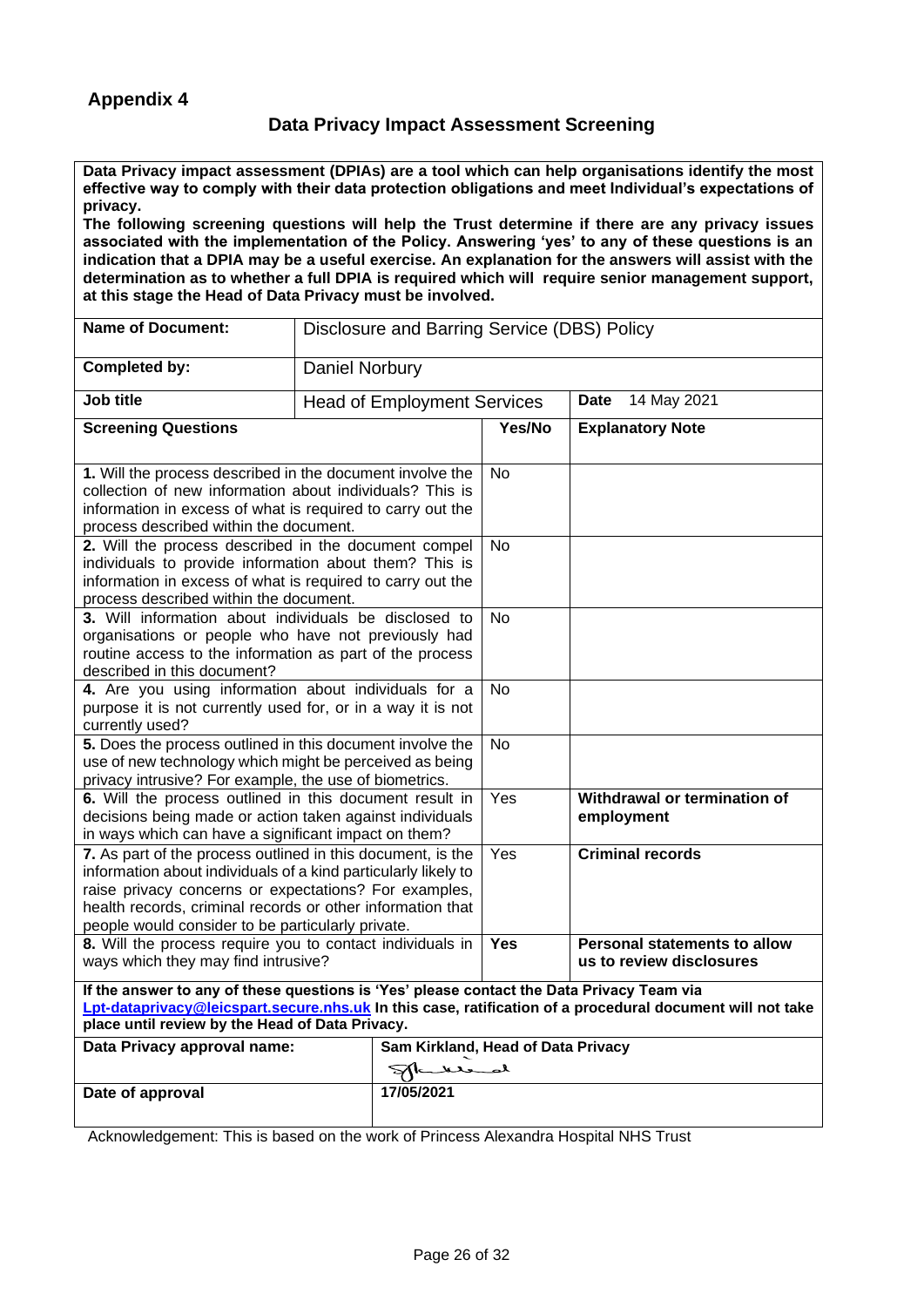

#### <span id="page-26-0"></span>Appendix 5 **Disclosure Statement**

Please ensure that you complete every section of this statement. If a question is not applicable to your circumstances, please mark it N/A. If you have more than one statement to submit please complete an additional form(s).

#### **Personal Details**

| <b>Surname</b>                              | Forename                          |   |   |   |   |  |
|---------------------------------------------|-----------------------------------|---|---|---|---|--|
| <b>Other names</b>                          | Date of Birth                     | D | D | M | M |  |
| <b>Current Post</b><br>/Post applied<br>for | Place of work /applied to<br>work |   |   |   |   |  |

#### **Conviction Details**

| Date of    | Offence         |  |
|------------|-----------------|--|
| Conviction |                 |  |
|            |                 |  |
|            |                 |  |
|            |                 |  |
| Court      | <b>Disposal</b> |  |
|            |                 |  |
|            |                 |  |
|            |                 |  |
|            |                 |  |

#### Type of Criminal Record (please tick)

| Spent conviction   |         | Bind over order             |   |
|--------------------|---------|-----------------------------|---|
| Unspent conviction |         | Reprimand/Warning           |   |
| Caution            | $\perp$ | Other, please explain below | ⊔ |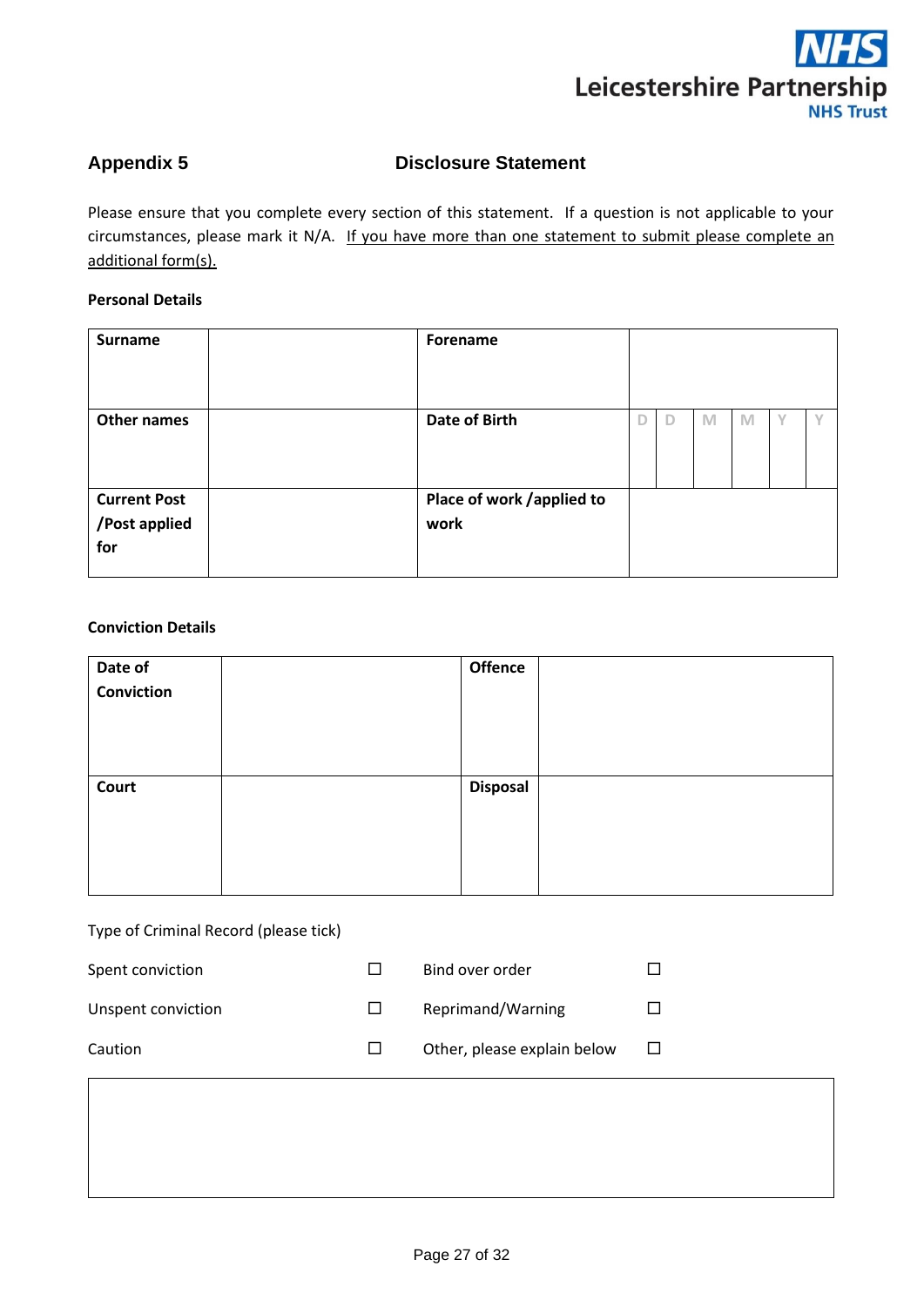| 1. | We need additional information on the offence listed. Please provide an explanation of how the    |  |  |
|----|---------------------------------------------------------------------------------------------------|--|--|
|    | offence occurred including the circumstances surrounding the offence and include any mitigating   |  |  |
|    | circumstances, or explanations you wish to give.                                                  |  |  |
|    |                                                                                                   |  |  |
|    |                                                                                                   |  |  |
|    |                                                                                                   |  |  |
|    |                                                                                                   |  |  |
|    |                                                                                                   |  |  |
|    |                                                                                                   |  |  |
|    |                                                                                                   |  |  |
|    |                                                                                                   |  |  |
|    |                                                                                                   |  |  |
|    |                                                                                                   |  |  |
|    |                                                                                                   |  |  |
|    |                                                                                                   |  |  |
|    |                                                                                                   |  |  |
|    |                                                                                                   |  |  |
|    |                                                                                                   |  |  |
|    |                                                                                                   |  |  |
|    |                                                                                                   |  |  |
|    |                                                                                                   |  |  |
|    |                                                                                                   |  |  |
|    |                                                                                                   |  |  |
| 2. | Have your circumstances changed since the offence occurred? If so in what way?                    |  |  |
|    |                                                                                                   |  |  |
|    |                                                                                                   |  |  |
|    |                                                                                                   |  |  |
|    |                                                                                                   |  |  |
|    |                                                                                                   |  |  |
|    |                                                                                                   |  |  |
|    |                                                                                                   |  |  |
|    |                                                                                                   |  |  |
|    |                                                                                                   |  |  |
|    |                                                                                                   |  |  |
|    |                                                                                                   |  |  |
|    |                                                                                                   |  |  |
|    |                                                                                                   |  |  |
|    |                                                                                                   |  |  |
|    |                                                                                                   |  |  |
|    |                                                                                                   |  |  |
| 3. | What impact did the offence have on you as an individual and did it change your view point in any |  |  |
|    | way?                                                                                              |  |  |
|    |                                                                                                   |  |  |
|    |                                                                                                   |  |  |
|    |                                                                                                   |  |  |
|    |                                                                                                   |  |  |
|    |                                                                                                   |  |  |
|    |                                                                                                   |  |  |
|    |                                                                                                   |  |  |
|    |                                                                                                   |  |  |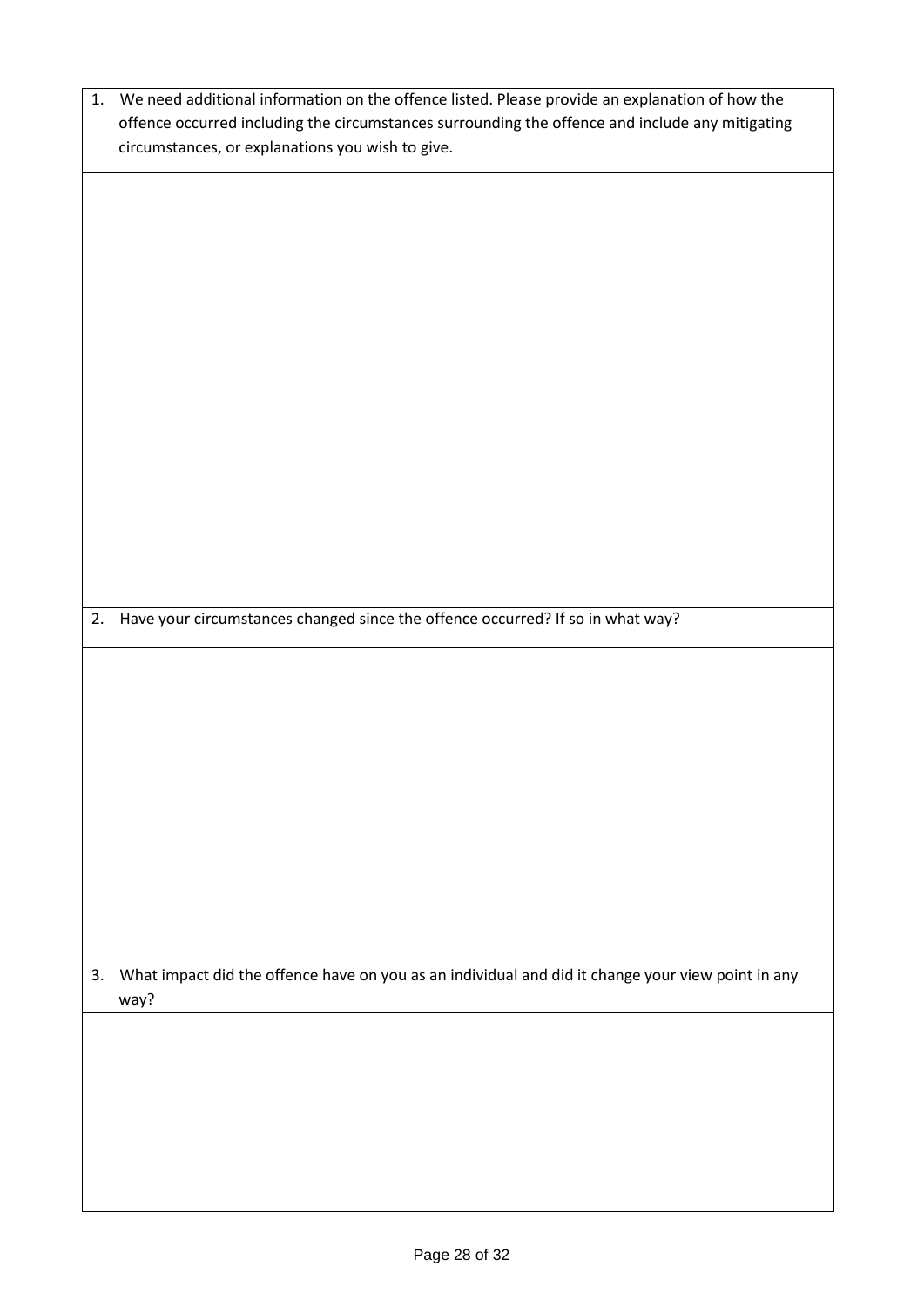| 4. Have you submitted an application form for any post in this Trust                                 | Yes / No |
|------------------------------------------------------------------------------------------------------|----------|
| since the incident?                                                                                  |          |
| 5. If so, did you volunteer details of your criminal record on the                                   | Yes / No |
| application form?                                                                                    |          |
| 6. If not why not?(give details)                                                                     |          |
|                                                                                                      |          |
|                                                                                                      |          |
|                                                                                                      |          |
|                                                                                                      |          |
|                                                                                                      |          |
| 7. If you attended for interview did you declare details of your criminal                            | Yes / No |
| record at interview?                                                                                 |          |
|                                                                                                      |          |
|                                                                                                      |          |
| 8. If not, why not? (give details)                                                                   |          |
|                                                                                                      |          |
|                                                                                                      |          |
|                                                                                                      |          |
|                                                                                                      |          |
|                                                                                                      |          |
| 9. Have you ever been refused employment on the basis of a CRB Disclosure? If so please complete the |          |
| sections below                                                                                       |          |
|                                                                                                      |          |
| Name of post declined:                                                                               |          |
|                                                                                                      |          |
|                                                                                                      |          |
| Employer:                                                                                            |          |
|                                                                                                      |          |
| Date of decline:                                                                                     |          |
|                                                                                                      |          |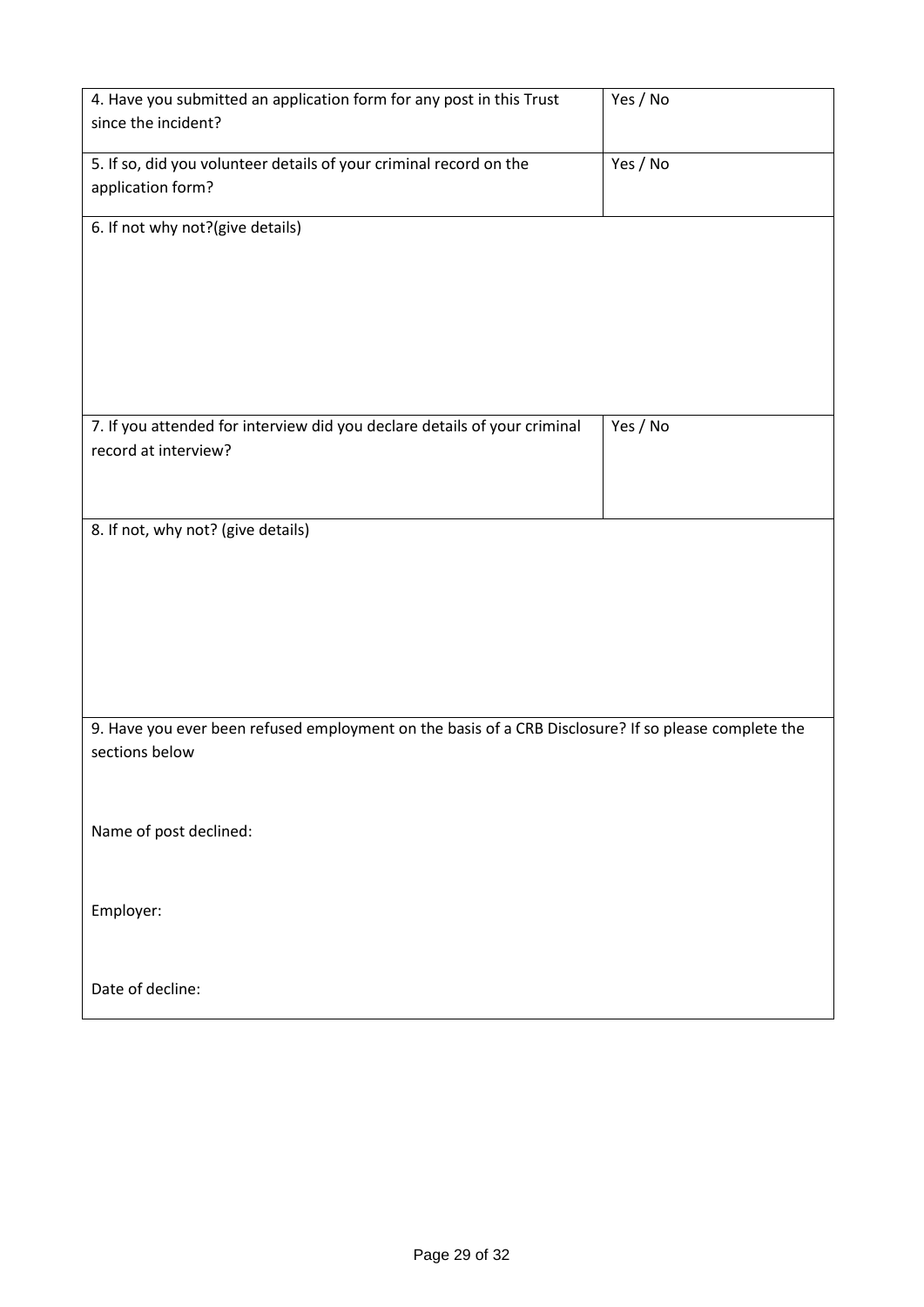#### **FOR CURRENT EMPLOYEES ONLY**

| 10 Start Date with Trust                                               |                   |          |
|------------------------------------------------------------------------|-------------------|----------|
| 11. Were you employed by the Trust at the time of the incident?        |                   | Yes / No |
| 12. If yes, did you inform your manager?                               |                   | Yes / No |
| 13. If yes, please give their name and<br>their job title at that time | Name<br>Job Title |          |
| 14. Please can you confirm when you<br>told your manager?              |                   |          |
| 15. How did you inform them e.g.<br>verbally/ letter etc.              |                   |          |
| 16. What was the response/outcome<br>from the manager?                 |                   |          |
| 17. If not, why didn't you inform your<br>manager?                     |                   |          |

*I understand that by giving this information it will be used by the Trust to assess my suitability to continue to work/ continue with my recruitment. The information will only be disclosed to individuals who are responsible for making the assessment decision. On completion of the assessment this statement and the assessment form will be retained on my personal file (for current/perspective employees) or for one year for applicants who are refused employment on CRB Disclosure grounds.*

Signed:

Name in capitals: Date: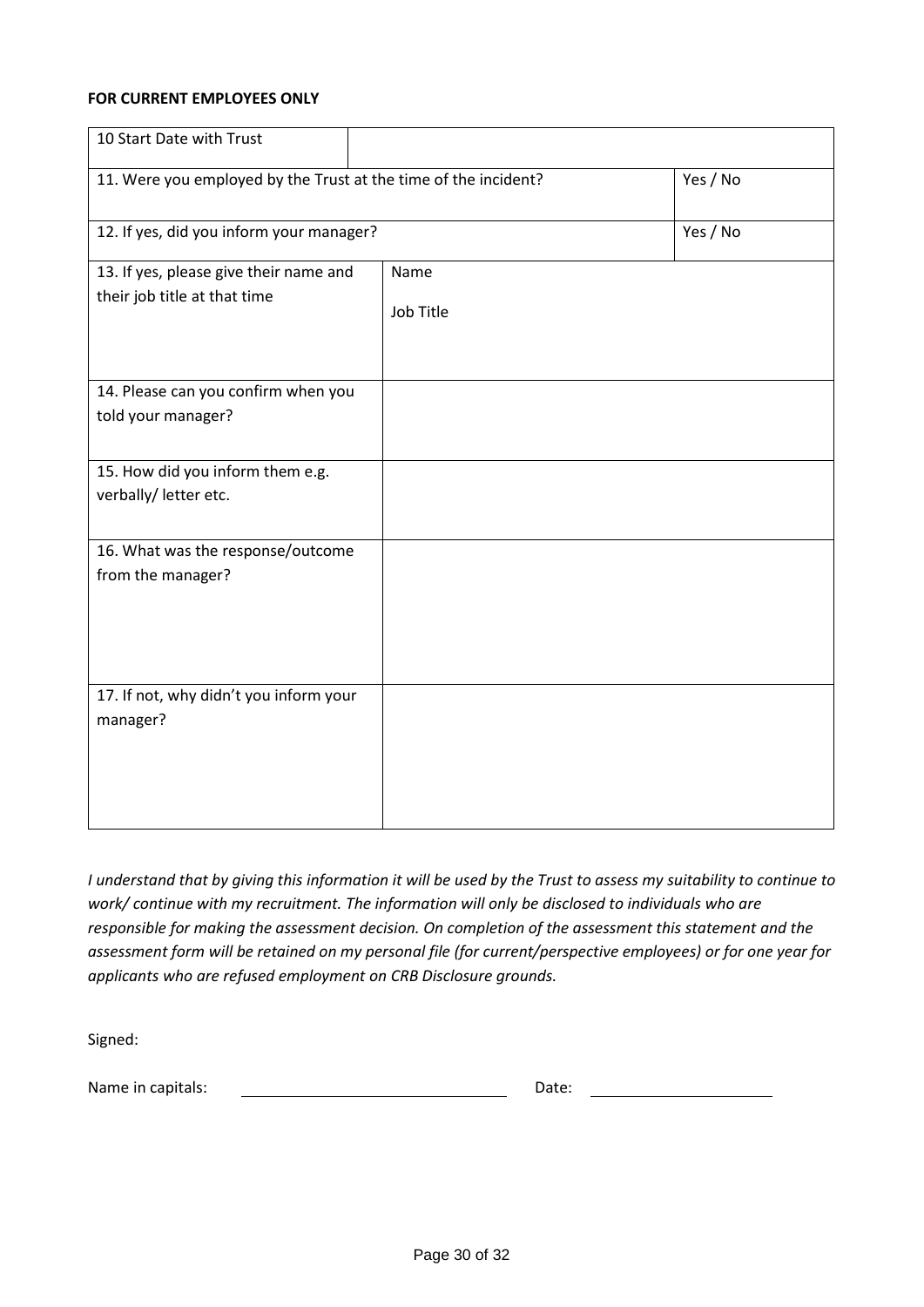#### **HR Use Only**

If you are currently employed by the Trust HR will contact your line manager to provide the following information. This information will be used in the assessment process.

Manager Contacted:

Date Contacted:

| Does the post involve one-to-one contact with children or<br>other vulnerable groups as employees, service users or | Yes/No/n/a |
|---------------------------------------------------------------------------------------------------------------------|------------|
| the public?                                                                                                         |            |
| Will the individual be directly supervised on a day to day<br>basis?                                                | Yes/No/n/a |
| Will the post applied for provide opportunity for access to                                                         | Yes/No/n/a |
| items of value belonging to the Trust or others?                                                                    |            |
| How long have you managed this person?                                                                              |            |
| Please provide an assessment of the individuals work performance and behaviour<br>below:                            |            |
|                                                                                                                     |            |
|                                                                                                                     |            |
| Information taken by:                                                                                               |            |
|                                                                                                                     |            |
| Name in capitals:                                                                                                   |            |

Job Title: Date: